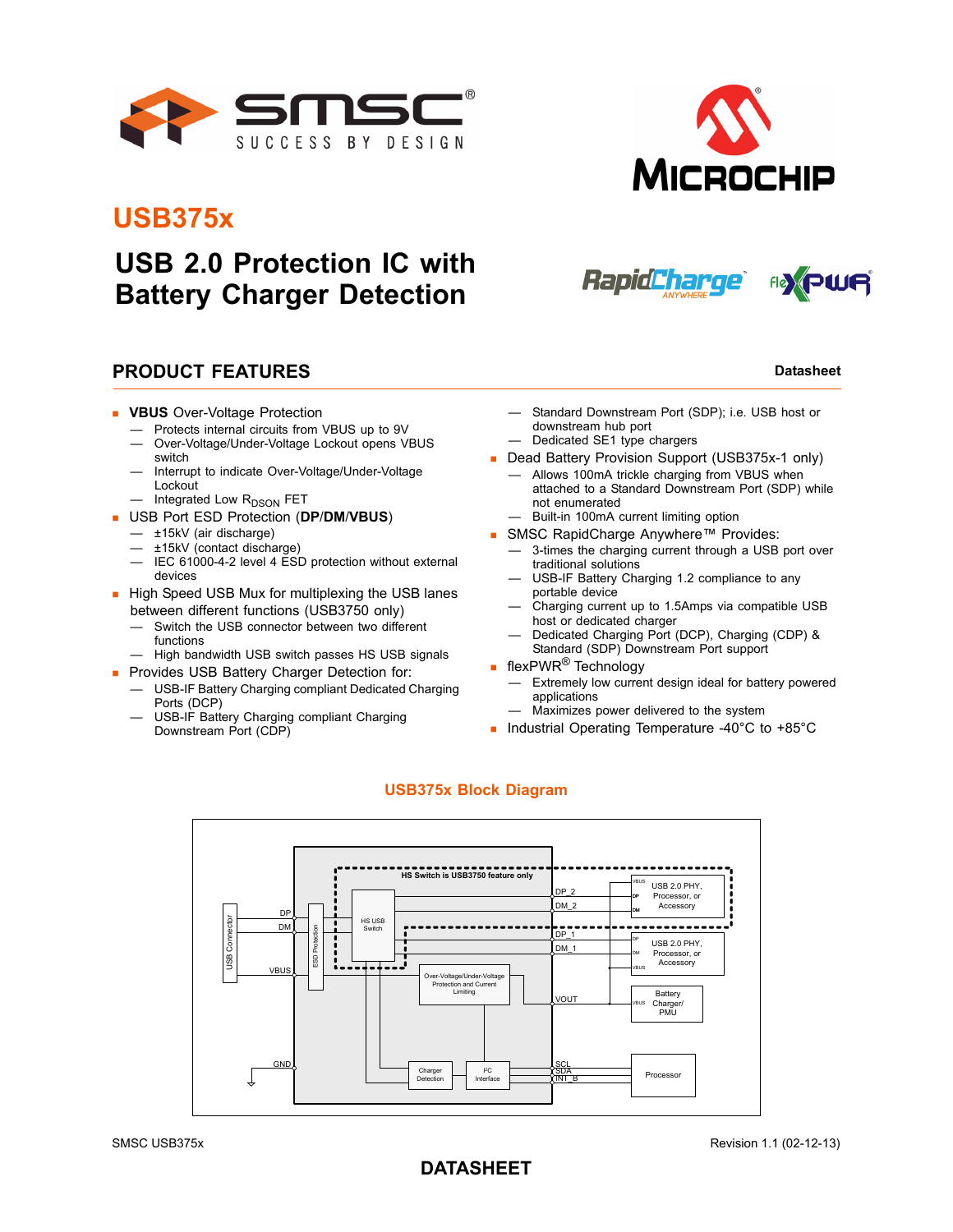<span id="page-1-1"></span><span id="page-1-0"></span>

|                                                                                | <b>PACKAGE TYPE</b>                                       | <b>PACKAGE SIZE</b>        |  |  |  |  |  |  |
|--------------------------------------------------------------------------------|-----------------------------------------------------------|----------------------------|--|--|--|--|--|--|
| USB3750A-1-A4-TR<br>(see Note 1)                                               |                                                           |                            |  |  |  |  |  |  |
| USB3751A-1-A4-TR<br>(see Note 2)                                               | 16 pin, QFN lead-free RoHS compliant<br>package           | $3.0$ mm $\times$ $3.0$ mm |  |  |  |  |  |  |
| USB3751A-2-A4-TR<br>(see Note 3)                                               |                                                           |                            |  |  |  |  |  |  |
| Note 1<br>Provides HS mux and support for 100mA dead battery current limiting. |                                                           |                            |  |  |  |  |  |  |
| Note 2                                                                         | Provides support for 100mA dead battery current limiting. |                            |  |  |  |  |  |  |
| Note 3<br>Does not provide support for 100mA dead battery current limiting.    |                                                           |                            |  |  |  |  |  |  |

<span id="page-1-2"></span>Copyright © 2013 SMSC or its subsidiaries. All rights reserved.

Circuit diagrams and other information relating to SMSC products are included as a means of illustrating typical applications. Consequently, complete information sufficient for<br>construction purposes is not necessarily give reserves the right to make changes to specifications and product descriptions at any time without notice. Contact your local SMSC sales office to obtain the latest specifications before placing your product order. The provision of this information does not convey to the purchaser of the described semiconductor devices any licenses under any patent rights or other intellectual property rights of SMSC or others. All sales are expressly conditional on your agreement to the terms and conditions of the most recently dated version of SMSC's standard Terms of Sale Agreement dated before the date of your order (the "Terms of Sale Agreement"). The product may contain design defects or errors<br>known as anomalies which may cause the product's func damage. Any and all such uses without prior written approval of an Officer of SMSC and further testing and/or modification will be fully at the risk of the customer. Copies of<br>this document or other SMSC literature, as wel

crochip name and logo, and the Microchip logo are registered trademarks of Microchip Technology Incorporated in the U.S.A. and other countries

**SMSC DISCLAIMS AND EXCLUDES ANY AND ALL WARRANTIES, INCLUDING WITHOUT LIMITATION ANY AND ALL IMPLIED WARRANTIES OF MERCHANTABILITY, FITNESS FOR A PARTICULAR PURPOSE, TITLE, AND AGAINST INFRINGEMENT AND THE LIKE, AND ANY AND ALL WARRANTIES ARISING FROM ANY COURSE OF DEALING OR USAGE OF TRADE. IN NO EVENT SHALL SMSC BE LIABLE FOR ANY DIRECT, INCIDENTAL, INDIRECT, SPECIAL, PUNITIVE, OR CONSEQUENTIAL DAM-AGES; OR FOR LOST DATA, PROFITS, SAVINGS OR REVENUES OF ANY KIND; REGARDLESS OF THE FORM OF ACTION, WHETHER BASED ON CONTRACT; TORT; NEGLIGENCE OF SMSC OR OTHERS; STRICT LIABILITY; BREACH OF WARRANTY; OR OTHERWISE; WHETHER OR NOT ANY REMEDY OF BUYER IS HELD TO HAVE FAILED OF ITS ESSENTIAL PURPOSE, AND WHETHER OR NOT SMSC H**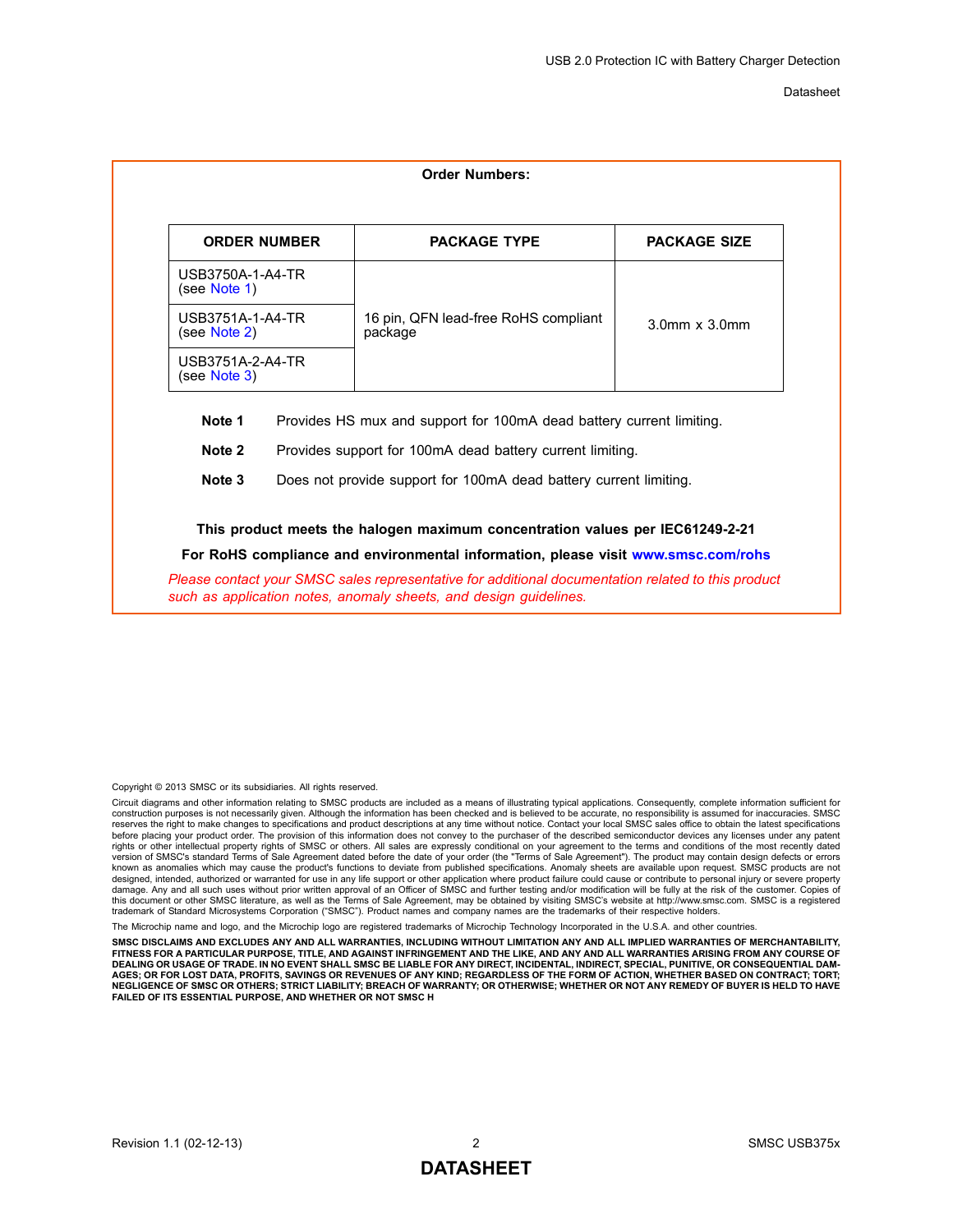## <span id="page-2-0"></span>**0.1 Reference Documents**

- **Universal Serial Bus Specification, Revision 2.0**
- **USB Battery Charging Specification, Revision 1.1**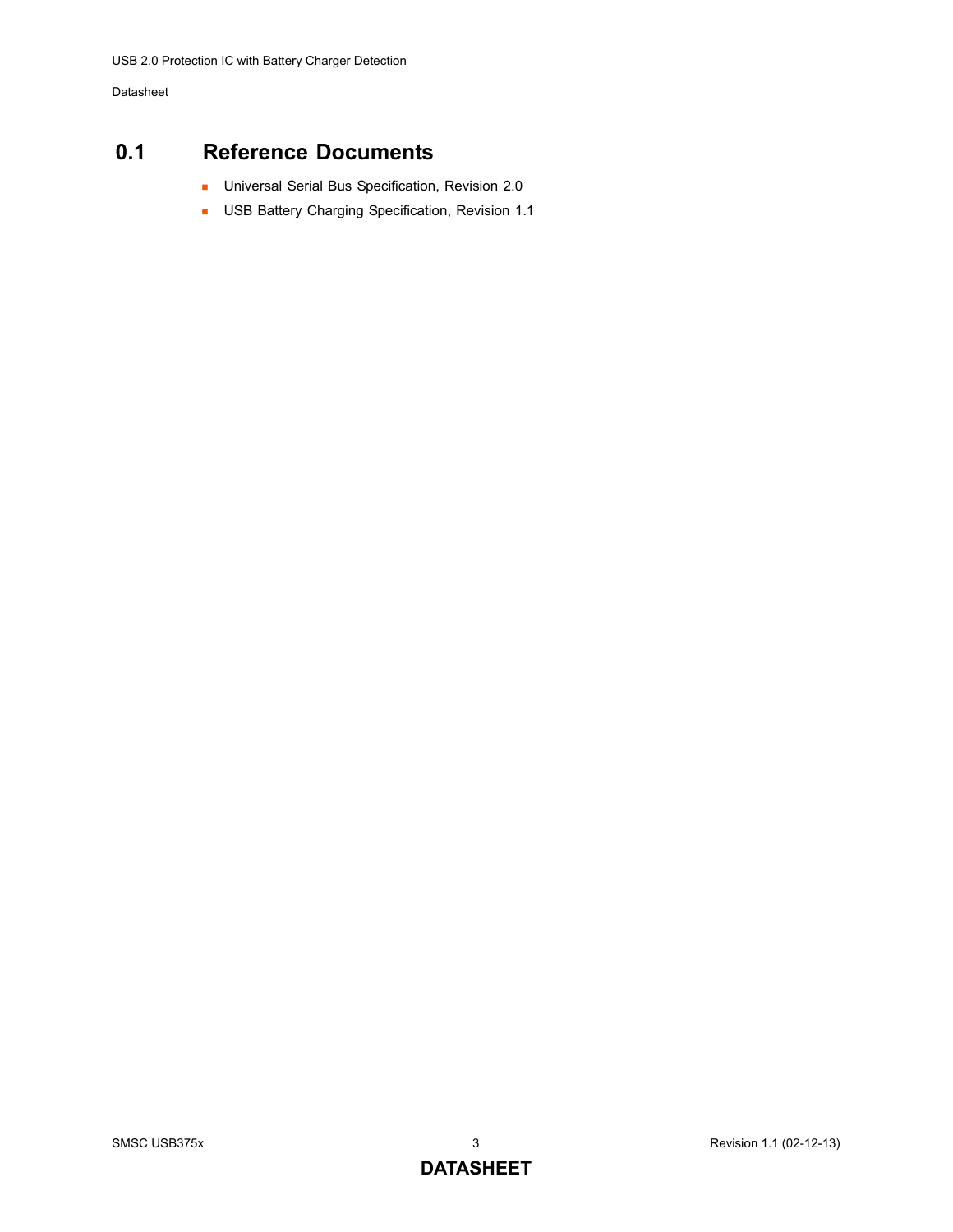## **Table of Contents**

| Chapter 6 Package Outline, Tape & Reel Drawings, Package Marking33 |
|--------------------------------------------------------------------|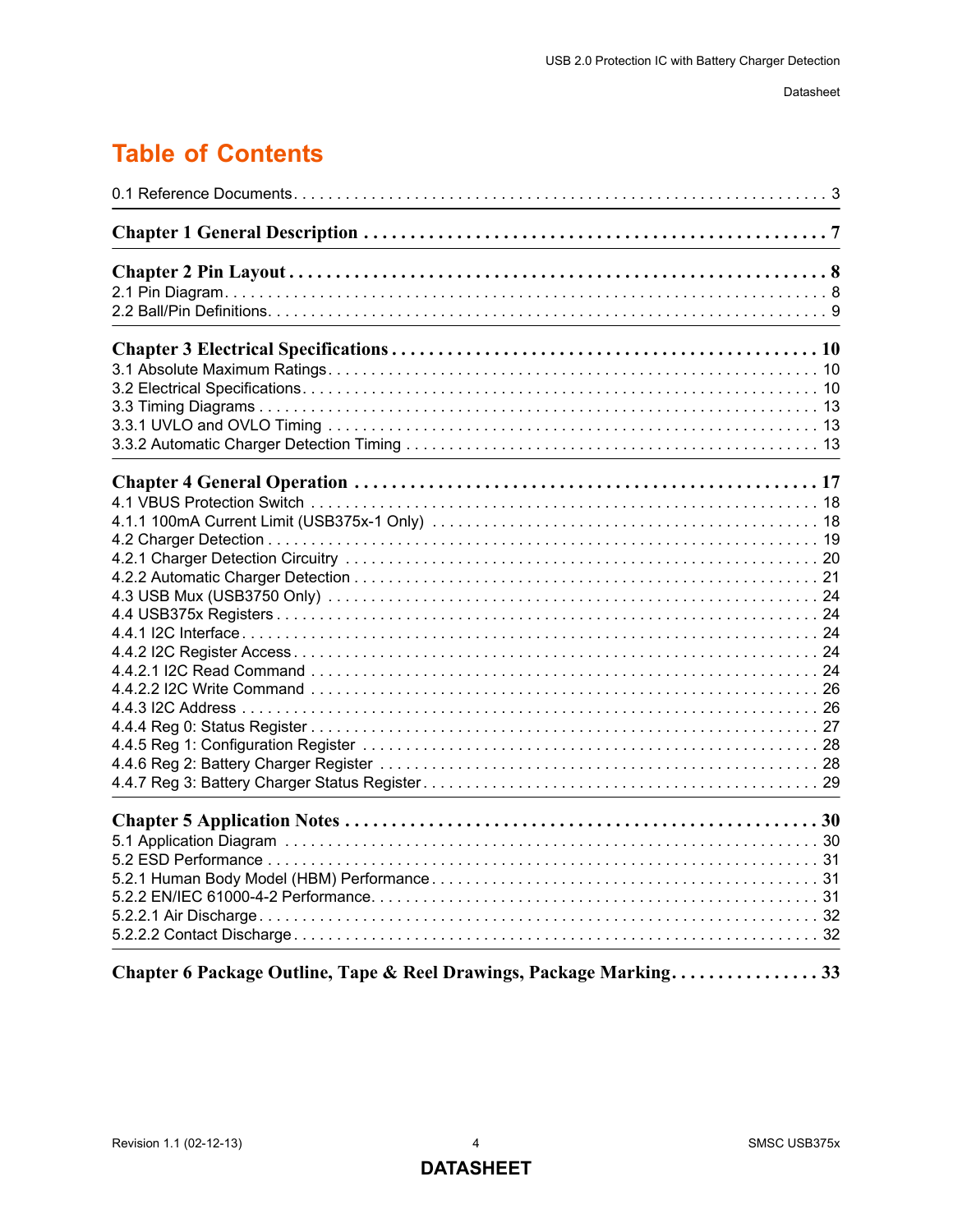## **List of Figures**

| Figure 2.1 |                                                    |  |
|------------|----------------------------------------------------|--|
| Figure 2.2 |                                                    |  |
| Figure 3.1 |                                                    |  |
| Figure 3.2 |                                                    |  |
| Figure 3.3 |                                                    |  |
| Figure 3.4 | Charger Detection Timing DCP or CDP (USB3751-x) 14 |  |
| Figure 3.5 |                                                    |  |
| Figure 3.6 |                                                    |  |
| Figure 4.1 |                                                    |  |
| Figure 4.2 |                                                    |  |
| Figure 4.3 |                                                    |  |
| Figure 4.4 |                                                    |  |
| Figure 4.5 |                                                    |  |
| Figure 4.6 |                                                    |  |
| Figure 4.7 |                                                    |  |
| Figure 4.8 |                                                    |  |
| Figure 4.9 |                                                    |  |
|            |                                                    |  |
| Figure 5.1 |                                                    |  |
| Figure 5.2 |                                                    |  |
| Figure 6.1 |                                                    |  |
| Figure 6.2 |                                                    |  |
| Figure 6.3 |                                                    |  |
| Figure 6.4 |                                                    |  |
| Figure 6.5 |                                                    |  |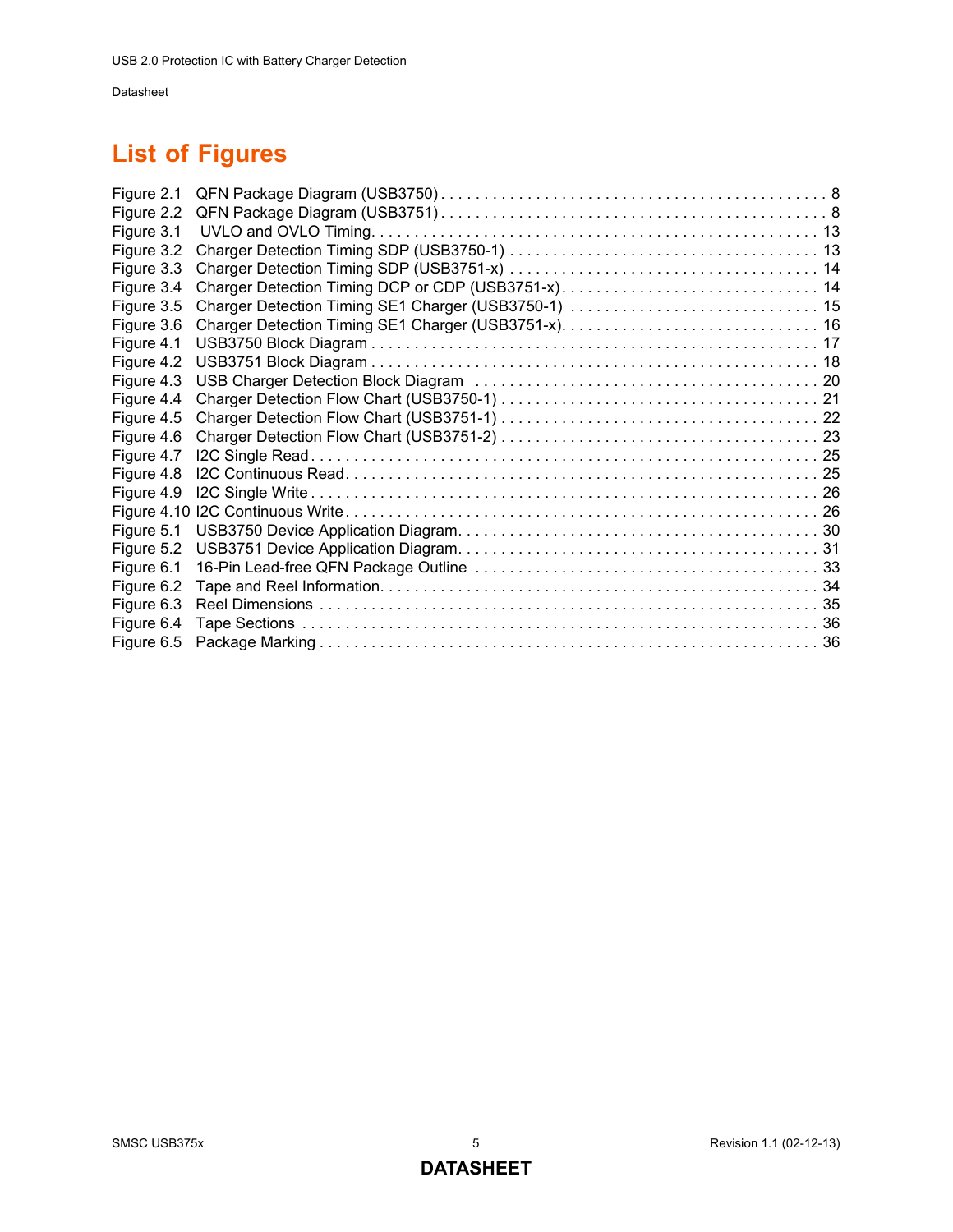## **List of Tables**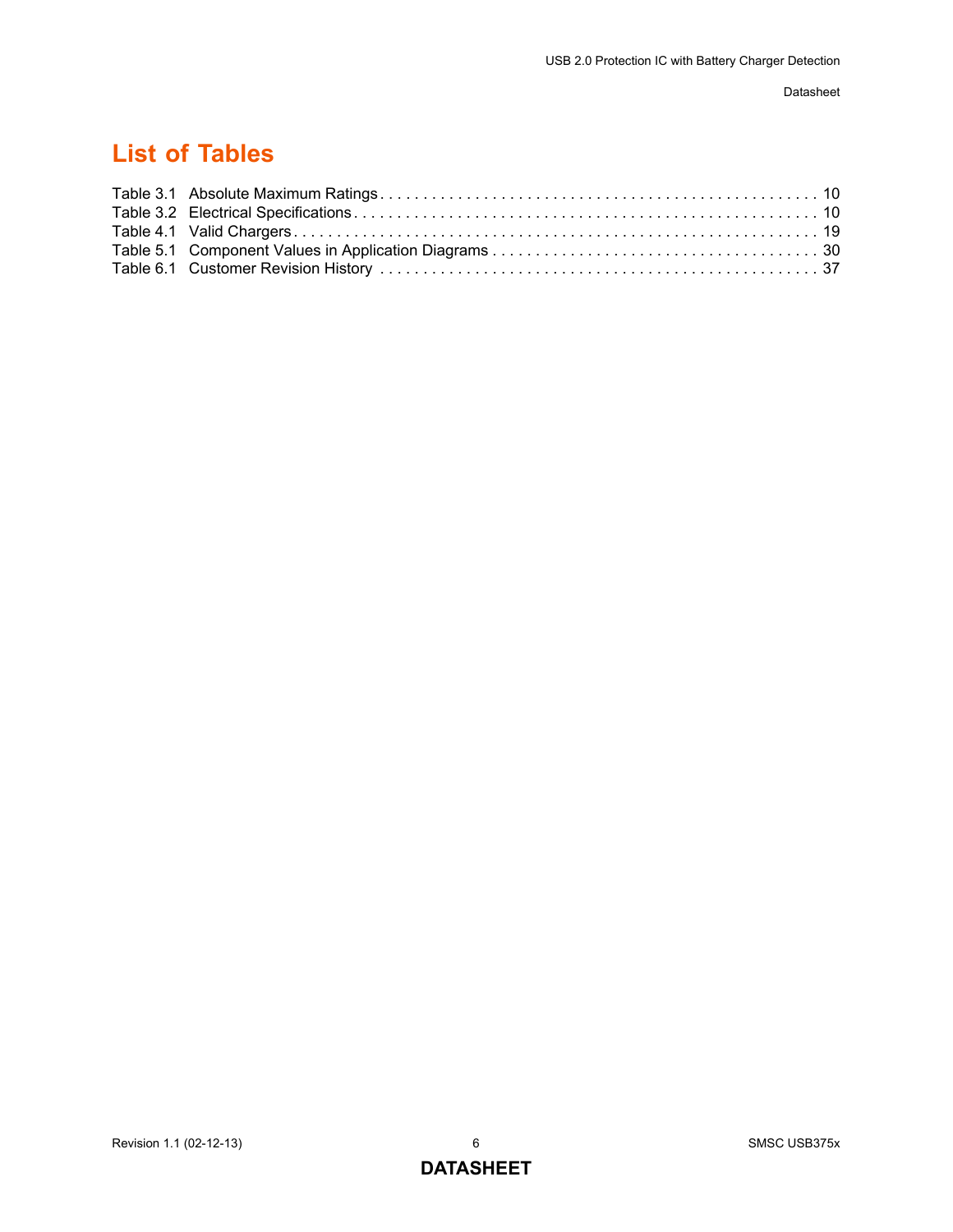## <span id="page-6-0"></span>**Chapter 1 General Description**

The USB375x integrates many features that have historically been discrete devices in a mobile product. This device provides significant VBUS protection for the entire system, robust USB interface ESD protection, a USB 2.0 compliant High Speed switch, and USB-IF Battery Charger Detection (revision 1.1) capabilities that are essential to the latest mobile products.

Several advanced features allow the USB375x to be optimized for portable applications and to reduce both eBOM part count and printed circuit board (PCB) area. Outstanding ESD robustness eliminates the need for external ESD protection devices.

In addition to the integrated ESD protection on the USB interface, the USB375x provides VBUS Over-Voltage Protection (OVP).

The USB375x integrated battery charger detection circuitry supports USB-IF Battery Charger Detection. Battery charger detection will begin automatically whenever VBUS rises above the UVLO threshold, and can also be completed manually through the  $I^2C$  interface. The USB375x can detect a range of USB battery chargers including a Standard Downstream Port (SDP), a Charging Downstream Port (CDP), and a Dedicated Charging Port (DCP). For more information on USB battery charger detection, please see the USB Battery Charging Specification, Revision 1.1.

The  $I^2C$  interface gives processor control over the USB Switch, charger detection, OVLO settings, and status of the USB375x. In addition, custom charger detection can be implemented through the  $I<sup>2</sup>C$ interface.

The USB375x family is enabled with SMSC's RapidCharge Anywhere<sup>TM</sup> which supports USB-IF Battery Charging 1.1 for any portable device. RapidCharge Anywhere<sup>TM</sup> provides three times the charging current through a USB port over traditional solutions which translate up to 1.5Amps via compatible USB host or dedicated charger. In addition, this provides a complete USB charging ecosystem between device and host ports such as Dedicated Charging Port (DCP), Charging (CDP) and Standard (SDP) Downstream Ports.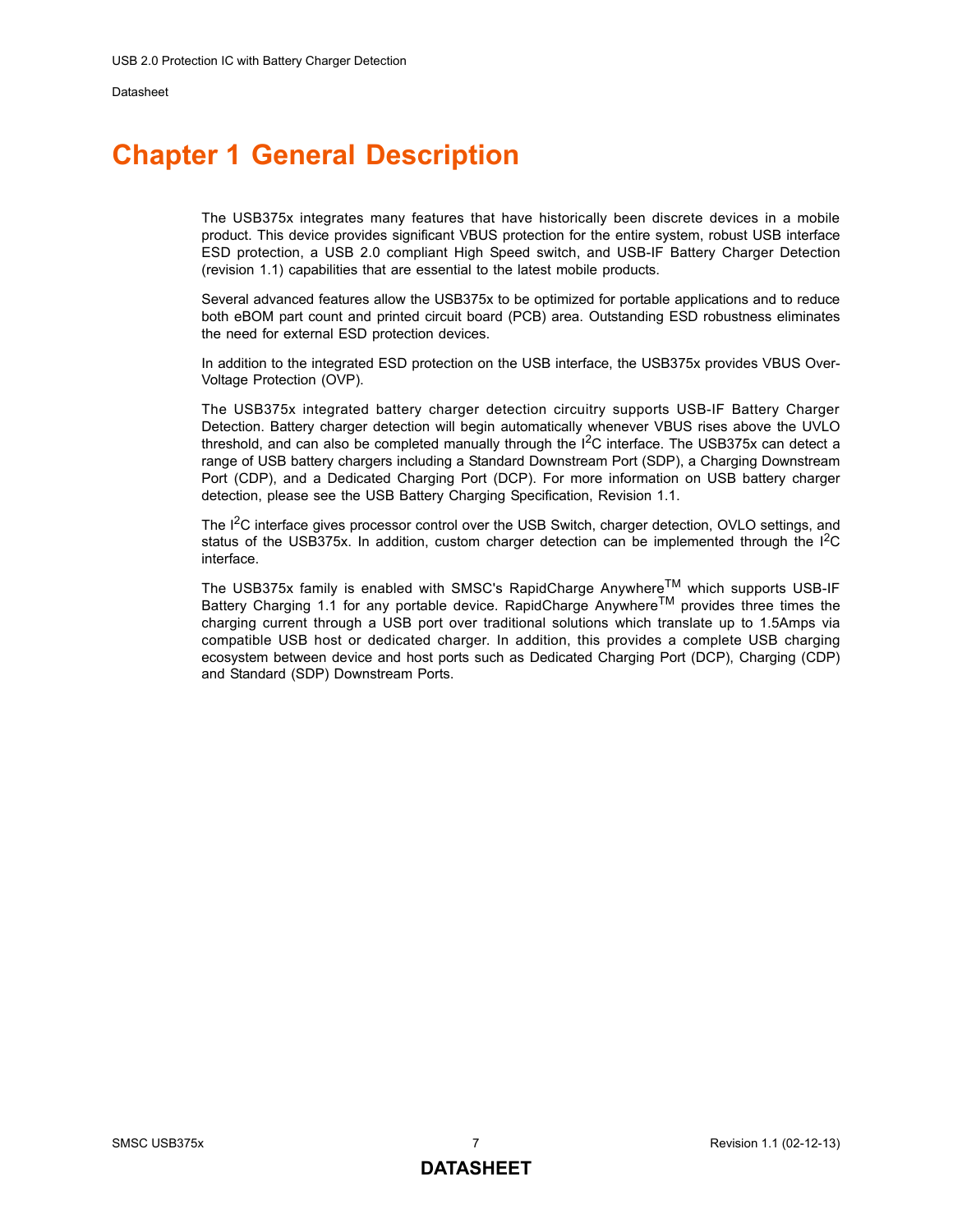## <span id="page-7-0"></span>**Chapter 2 Pin Layout**

## <span id="page-7-1"></span>**2.1 Pin Diagram**

The USB375x is available in a QFN (3 x 3 mm) package. The USB3750 pin diagram is detailed in [Figure 2.1](#page-7-2). The USB3751 pin diagram is detailed in [Figure 2.2](#page-7-3).



**Figure 2.1 QFN Package Diagram (USB3750)**

<span id="page-7-2"></span>

<span id="page-7-3"></span>**Figure 2.2 QFN Package Diagram (USB3751)**

### **DATASHEET**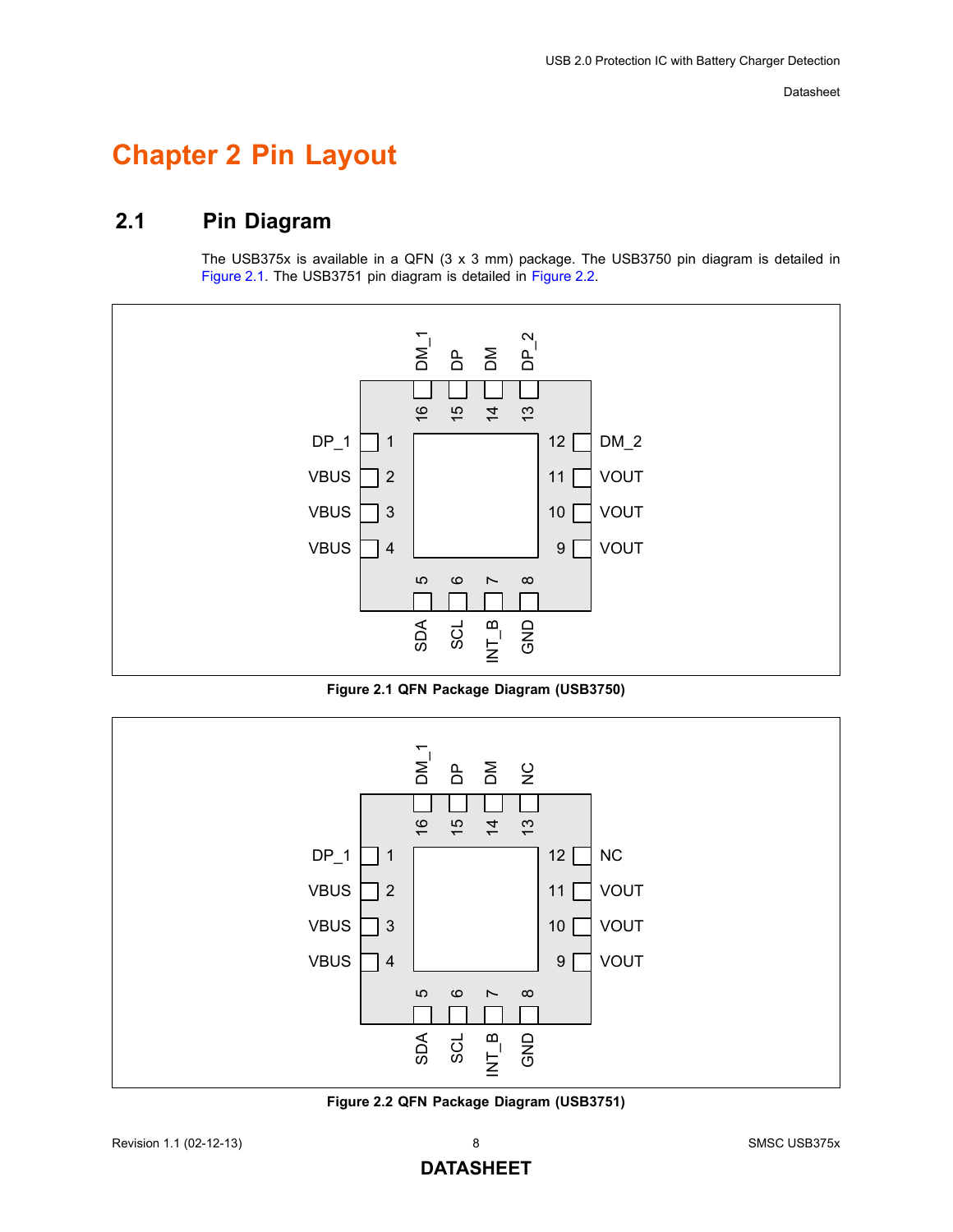## <span id="page-8-0"></span>**2.2 Ball/Pin Definitions**

The following table details the ball/pin definitions for the package diagrams above.

| <b>BALL</b><br><b>PIN</b> | <b>NAME</b> | TYPE/<br><b>DIRECTION</b> | <b>DESCRIPTION</b>                                                                                                                                  |  |  |  |
|---------------------------|-------------|---------------------------|-----------------------------------------------------------------------------------------------------------------------------------------------------|--|--|--|
| 15                        | <b>DP</b>   | Analog                    | <b>USB Mux Output</b>                                                                                                                               |  |  |  |
| 14                        | <b>DM</b>   | Analog                    |                                                                                                                                                     |  |  |  |
| 1                         | $DP_1$      | Analog                    | USB Mux Input 1                                                                                                                                     |  |  |  |
| 16                        | $DM_1$      | Analog                    |                                                                                                                                                     |  |  |  |
| 13                        | $DP_2$      | Analog                    | USB Mux Input 2 (USB3750 Only)                                                                                                                      |  |  |  |
| 12                        | $DM_2$      | Analog                    | USB3751 should leave these pins unconnected.                                                                                                        |  |  |  |
| 8                         | <b>GND</b>  | Analog                    | Ground. The QFN package flag should also connected to<br>ground.                                                                                    |  |  |  |
| 6                         | <b>SCL</b>  | Input                     | I <sup>2</sup> C Clock input. This pin is an open drain output and requires a<br>10Kohm pull-up.                                                    |  |  |  |
| 5                         | <b>SDA</b>  | Open Drain/<br>IO.        | Bi-Directional I <sup>2</sup> C data. This pin is an open drain output and<br>requires a 10Kohm pull-up.                                            |  |  |  |
| $\overline{7}$            | $INT_B$     | Open Drain/<br>Output     | Open Drain Interrupt. This pin is an open drain output that is<br>pulled low when an interrupt occurs. A 10Kohm pull-up is<br>required on this pin. |  |  |  |
| 9                         |             | Analog                    | Overvoltage switch output. This pin is connected to VBUS when<br>the overvoltage protection switch is enabled. It is also the output                |  |  |  |
| 10                        | <b>VOUT</b> |                           | of the 100mA current limit.<br>The three VOUT pins must be connected together. When VBUS<br>is between UVLO and OVLO VOUT is connected to VBUS.     |  |  |  |
| 11                        |             |                           | When <b>VBUS</b> is below UVLO or above OVLO the USB375x will<br>tri-state.                                                                         |  |  |  |
| $\mathbf{2}$              |             | Analog                    | VBUS pin of the USB connector.<br>The three VBUS pins must be connected together. When the                                                          |  |  |  |
| 3                         | <b>VBUS</b> |                           | OVP switch is closed, the VBUS pin will be isolated from VOUT.<br>When the OVP switch is open, <b>VBUS</b> will be connected to                     |  |  |  |
| 4                         |             |                           | VOUT. The USB375x is powered from this pin.                                                                                                         |  |  |  |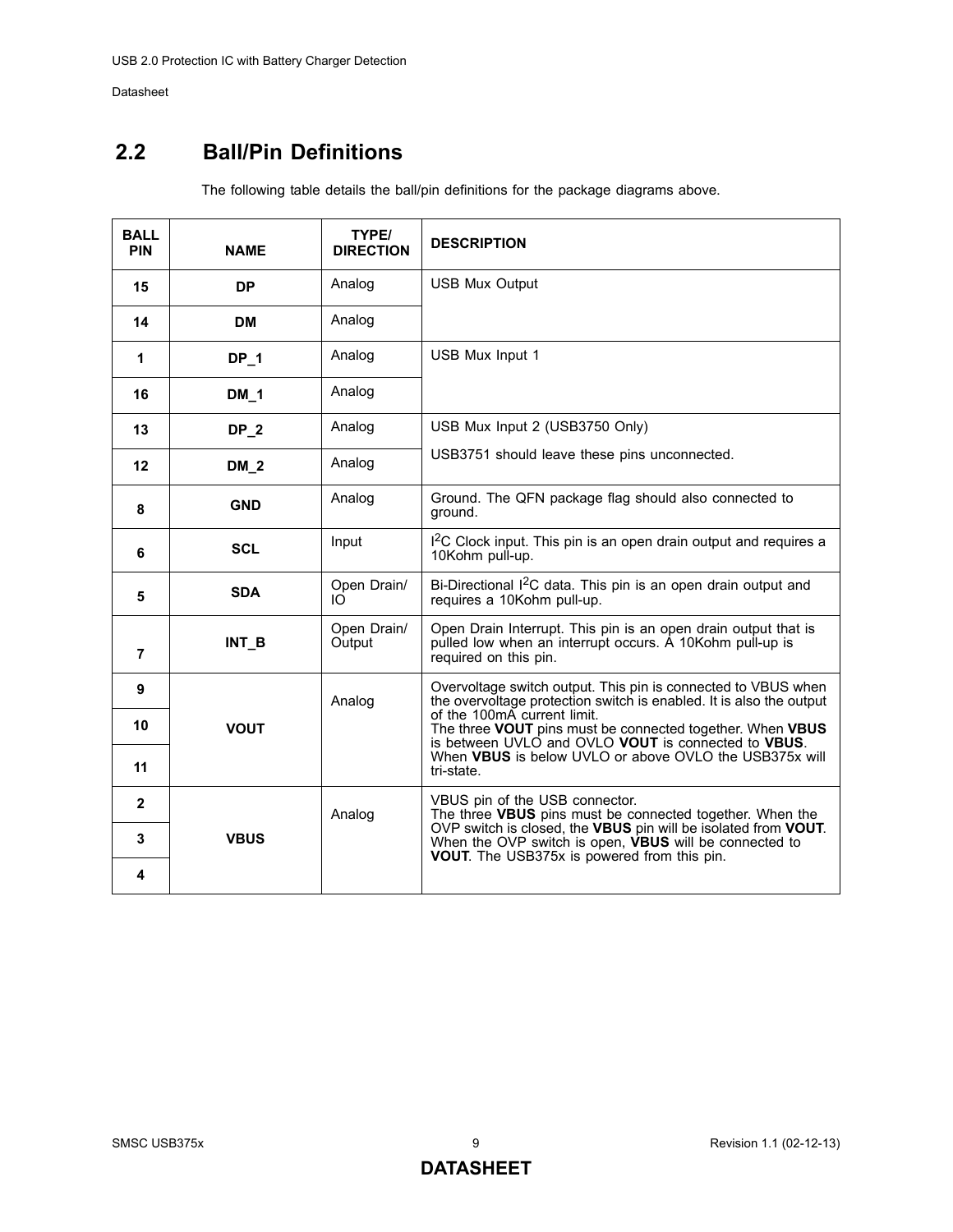# <span id="page-9-0"></span>**Chapter 3 Electrical Specifications**

## <span id="page-9-1"></span>**3.1 Absolute Maximum Ratings**

<span id="page-9-3"></span>

| <b>DESCRIPTION</b>                | <b>RATING</b>   | <b>UNIT</b>                      |        |
|-----------------------------------|-----------------|----------------------------------|--------|
| <b>VBUS</b> Voltage to <b>GND</b> | $-0.3$ to $9.0$ | $\vee$                           |        |
| <b>VOUT</b> Voltage to GND        | $-0.3$ to $7.5$ | $\vee$                           |        |
| Any other pin to GND              | $-0.3$ to 5.5   | V                                |        |
| Operating Temperature Range       | $-40$ to $+85$  | C                                |        |
| Storage Temperature Range         | $-55$ to $+150$ | C                                |        |
| <b>ESD Rating</b>                 | <b>HBM</b>      | 8.000                            | $\vee$ |
|                                   | IEC-61000-4-2   | 15,000 (Air)<br>15,000 (Contact) | ν      |
| ESD Rating (SDA, SCL, INT B)      | <b>HBM</b>      | 1,500                            | v      |

#### <span id="page-9-5"></span>**Table 3.1 Absolute Maximum Ratings**

Stresses beyond the Absolute Maximum Ratings may damage the USB375x.

## <span id="page-9-2"></span>**3.2 Electrical Specifications**

#### **Table 3.2 Electrical Specifications**

<span id="page-9-4"></span>

| <b>CHARACTERISTIC</b>                                                                                                | <b>SYMBOL</b>     | <b>MIN</b>     | <b>TYP</b> | <b>MAX</b> | <b>UNITS</b> | <b>CONDITIONS</b>                    |  |  |
|----------------------------------------------------------------------------------------------------------------------|-------------------|----------------|------------|------------|--------------|--------------------------------------|--|--|
| $V_{VBIIS}$ = 5.0V, T <sub>A</sub> = -40C to 85C, all typical values at T <sub>A</sub> = 27C unless otherwise noted. |                   |                |            |            |              |                                      |  |  |
| <b>VBUS Characteristics</b>                                                                                          |                   |                |            |            |              |                                      |  |  |
| <b>VBUS</b> Operating range                                                                                          | V <sub>VBUS</sub> | $\overline{2}$ |            | 9          | $\vee$       |                                      |  |  |
| <b>VBUS</b> Over Voltage Lockout                                                                                     | V <sub>OVLO</sub> | 6.2            | 6.5        | 6.9        | $\vee$       |                                      |  |  |
| <b>VBUS</b> Under Voltage Lockout                                                                                    | V <sub>UVLO</sub> | 3.3            | 3.4        | 3.8        | $\vee$       |                                      |  |  |
| <b>VBUS</b> Over Voltage Hysteresis                                                                                  | V <sub>OVLO</sub> |                | 100        |            | mV           |                                      |  |  |
| <b>VBUS</b> Under Voltage<br><b>Hysteresis</b>                                                                       | V <sub>UVLO</sub> |                | 100        |            | mV           |                                      |  |  |
| <b>Operating Current</b><br>(OVP open)                                                                               | <b>IDD OFF</b>    |                | 110        |            | uA           | $V_{VBUS}$ < $V_{UVLO}$              |  |  |
| <b>Operating Current</b><br>(OVP closed)                                                                             | <b>I</b> DD_ON    | 75             | 115        | 370        | uA           | $V_{UVLO}$ < $V_{VBUS}$ < $V_{OVLO}$ |  |  |
| <b>Operating Current</b><br>(100mA Limit enabled)                                                                    | ool               | 150            | 185        | 480        | uA           | $V_{UVLO}$ < $V_{VBUS}$ < $V_{OVLO}$ |  |  |

### **DATASHEET**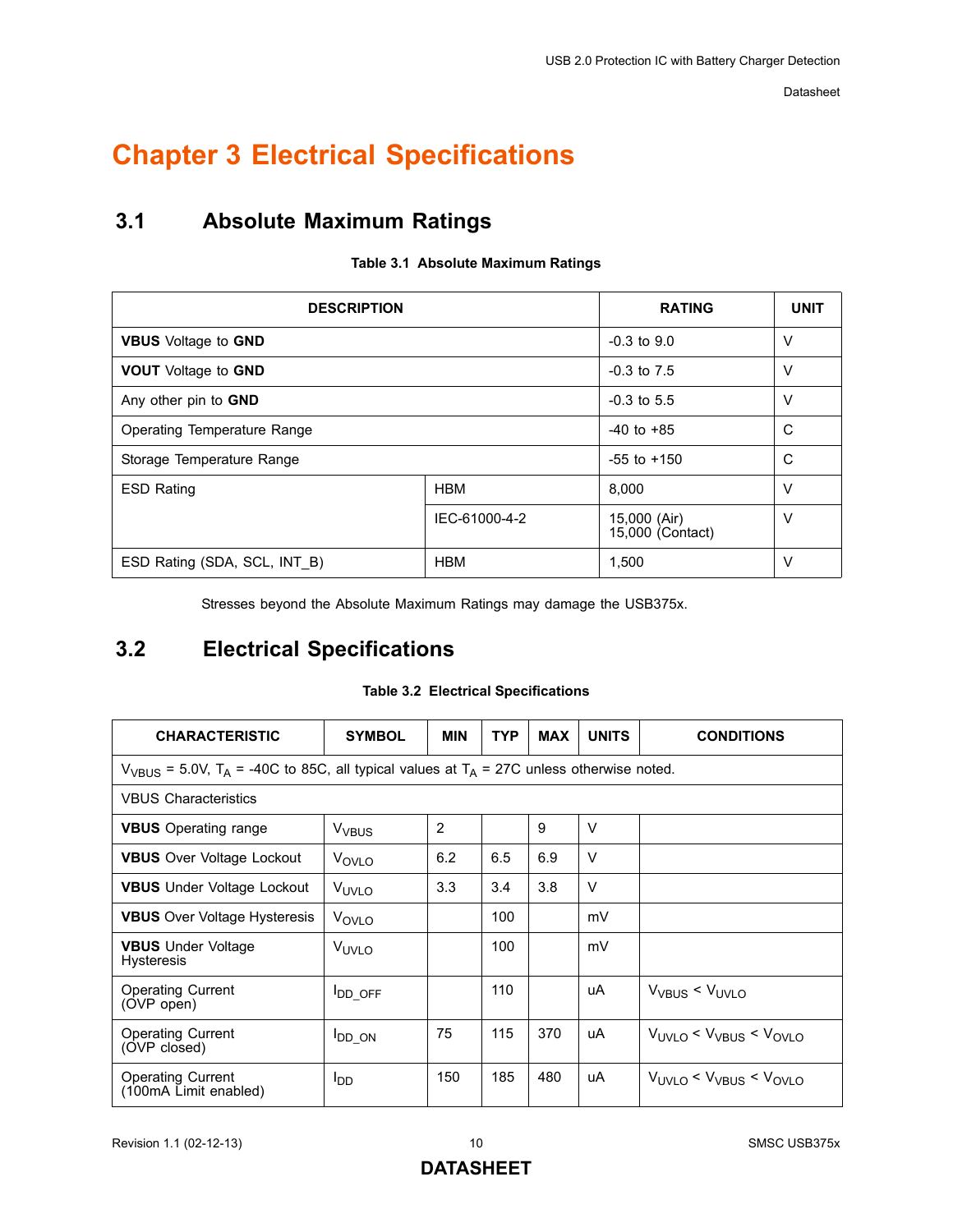| <b>CHARACTERISTIC</b>                               | <b>SYMBOL</b>              | <b>MIN</b>     | <b>TYP</b> | <b>MAX</b>   | <b>UNITS</b> | <b>CONDITIONS</b>                                         |
|-----------------------------------------------------|----------------------------|----------------|------------|--------------|--------------|-----------------------------------------------------------|
| <b>VBUS Switch Characteristics</b>                  |                            |                |            |              |              |                                                           |
| Overvoltage Switch ON<br>Resistance                 | R <sub>ON_VBUS</sub>       |                | 70         |              | mohm         | QFN package                                               |
| Overvoltage Switch Current                          |                            |                |            | 1.8          | A            | V <sub>UVLO</sub> < V <sub>VBUS</sub> < V <sub>OVLO</sub> |
| Overvoltage Switch OFF<br>Leakage                   | <b>I</b> OFF_VBUS          |                |            | $\mathbf{1}$ | uA           | VBUS = $5.0V$ ; VOUT = $0V$                               |
| <b>VBUS Resistance to Ground</b>                    | R <sub>VBUS</sub>          | 100            |            |              | Kohm         |                                                           |
| <b>VBUS Capacitance</b>                             | $C_{VBUS}$                 | 1.0            |            |              | <b>uF</b>    |                                                           |
| Charger Detection Characteristics 4.4 < VBUS < 5.5V |                            |                |            |              |              |                                                           |
| DP and DM leakage                                   |                            |                |            | 1            | uA           | 0.0V < Vpin < 3.3V                                        |
| Data Source Voltage                                 | V <sub>DAT_SRC</sub>       | 0.5            |            | 0.7          | V            | $I_{DAT \, SRC}$ > 250uA                                  |
| Data Detect Voltage                                 | V <sub>DAT REF</sub>       | 0.25           |            | 0.4          | V            |                                                           |
| Data Connect Detect Current<br>Source               | <b>I</b> <sub>DP_SRC</sub> | $\overline{7}$ |            | 13           | uA           |                                                           |
| Data Sink Current                                   | <b>I</b> DAT_SINK          | 50             |            | 150          | uA           |                                                           |
| DP/DM Single Ended RX<br>Threshold                  | $V_{SE RX}$                | 0.8            |            | 1.95         | V            | 4.75V < VBUS < 5.25V                                      |
| SE1 High Current Charger RX<br>Threshold            | $V_{SE\_RXH}$              | 2.1            |            | 2.56         | V            | 4.75V < VBUS < 5.25V                                      |
| DP/DM Pull Down Resistors                           | $R_{PD}$                   | 14.25          |            | 24.8         | Kohm         |                                                           |
| USB Mux Characteristics (USB3750 Only)              |                            |                |            |              |              |                                                           |
| <b>USB Mux On Resistance</b>                        | $R_{ON\_USE}$              |                |            | 10           | ohm          | $0V <$ Vin $<$ 3.3V                                       |
|                                                     |                            |                |            | 2.5          |              | $0V <$ Vin $< 0.4V$                                       |
| USB Mux Off Leakage                                 | <b>I</b> OFF_USB           |                |            | 0.85         | uA           | $0V <$ Vin $<$ 3.3V                                       |
| On Capacitance                                      | $CON_USB$                  |                |            | 9            | pF           |                                                           |
| Off Capacitance                                     | COFF USB                   |                |            | 6.5          | pF           |                                                           |
| Off Isolation                                       |                            |                |            | $-35$        | dB           | $R_1$ = 50 ohm, F = 250MHz                                |
| Crosstalk                                           |                            |                |            | $-40$        | dB           | $R_1$ = 50 ohm, F = 250MHz                                |
| Bandwidth (-3dB)                                    | <b>BW</b>                  |                |            | 1000         | MHz          | $R_1 = 50$ ohm, $C_1 = 0pF$                               |
|                                                     |                            |                |            | 800          |              | $R_L$ = 50 ohm, $C_L$ = 5pF                               |
|                                                     |                            |                |            | 500          |              | $R_L$ = 50 ohm, $C_L$ = 10pF                              |
| Control Signal Characteristics                      |                            |                |            |              |              |                                                           |
| Input Logic High Threshold                          | $V_{IN\_H}$                | 1.4            |            |              | V            | VBUS > UVLO                                               |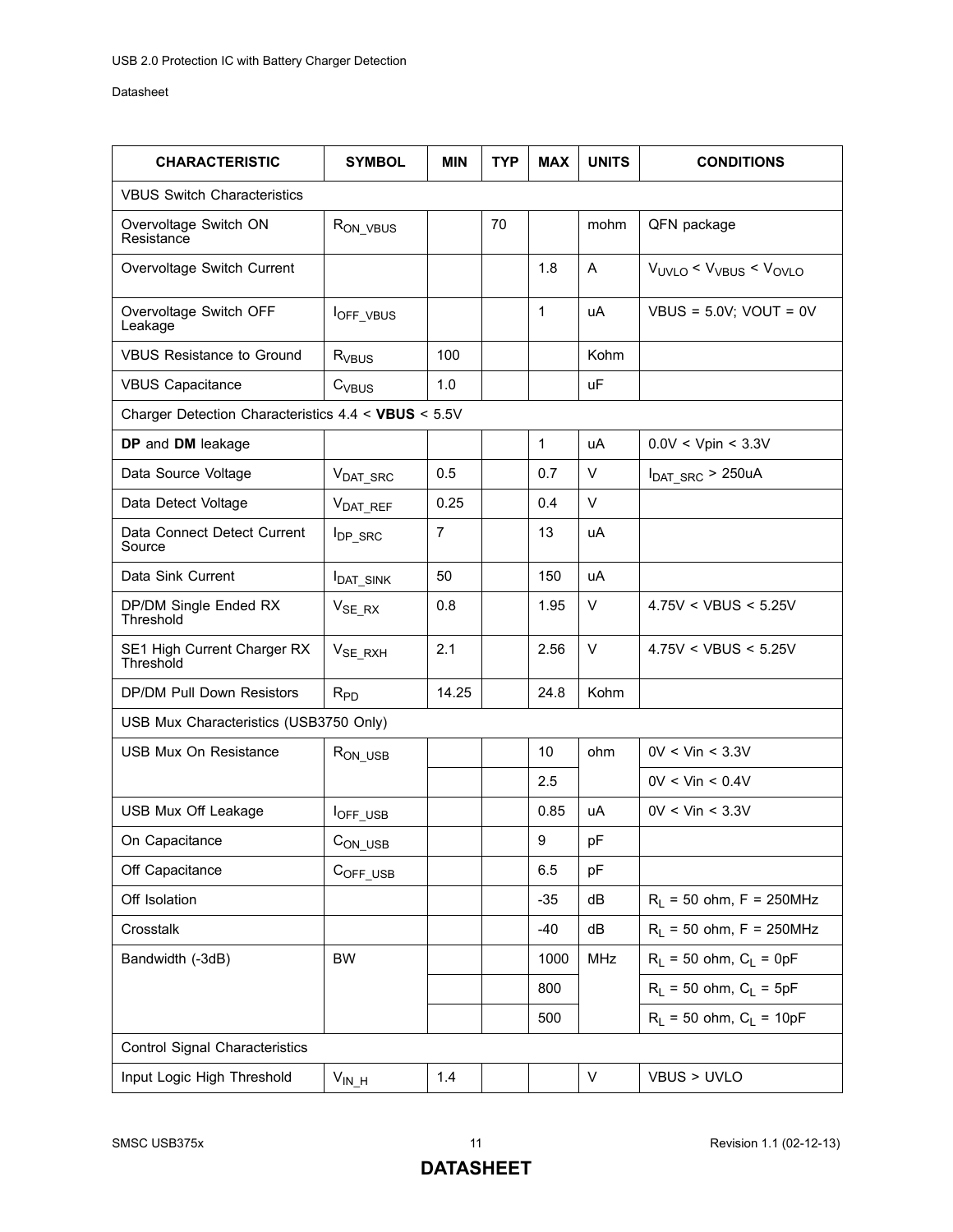| <b>CHARACTERISTIC</b>                       | <b>SYMBOL</b>                         | <b>MIN</b> | <b>TYP</b>   | <b>MAX</b>     | <b>UNITS</b>   | <b>CONDITIONS</b>                  |
|---------------------------------------------|---------------------------------------|------------|--------------|----------------|----------------|------------------------------------|
| Input Logic Low Threshold                   | $V_{IN\_L}$                           |            |              | 0.4            | V              | VBUS > UVLO                        |
| Output Drive Strength                       | $V_{OUT\_L}$                          |            |              | 0.4            | V              | VBUS > UVLO, 4.0mA sink<br>current |
| Control Signal Leakage<br>Current           |                                       |            | 1            |                | nA             | $0 < V$ pin < <b>VOUT</b>          |
| <b>Timing Characteristics</b>               |                                       |            |              |                |                |                                    |
| Clock Accuracy                              | $T_{CLK}$                             | 0.5        | $\mathbf{1}$ | $\overline{2}$ | mS             | Oscillator Accuracy                |
| Soft POR Reset Time                         | T <sub>SOFT_POR</sub>                 |            |              | 20             | mS             | Time to autoclear Soft POR.        |
| UVLO and OVLO Release<br>Timer              | $T_{\text{VLO}}$<br><b>RELEASE</b>    | 3          |              | 6.5            | mS             |                                    |
| UVLO and OVLO Engage<br>Time                | $T_{\text{VLO}}$<br><b>ENGAGE</b>     | 0.5        |              | 1.7            | m <sub>S</sub> |                                    |
| Data Contact Detect Timeout                 | T <sub>DCD</sub> _TOUT                |            |              | 900            | m <sub>S</sub> |                                    |
| Vdat src and Idat sink Enable<br>Time       | T <sub>VDPSRC_ON</sub>                | 40         | 80           | 160            | mS             |                                    |
| Delay from Vdat det to OVP<br>switch enable | T <sub>VDPSRC_HIC</sub><br><b>RNT</b> | 40         | 80           | 160            | mS             |                                    |
| SE1 Charger Detection wait for<br>SE1 timer | $T_{CD\_SE1}$                         | 40         | 80           | 160            | m <sub>S</sub> |                                    |
| Interrupt Self Clear Timer                  | T <sub>INT</sub>                      | 0.5        | 1            | 2              | mS             |                                    |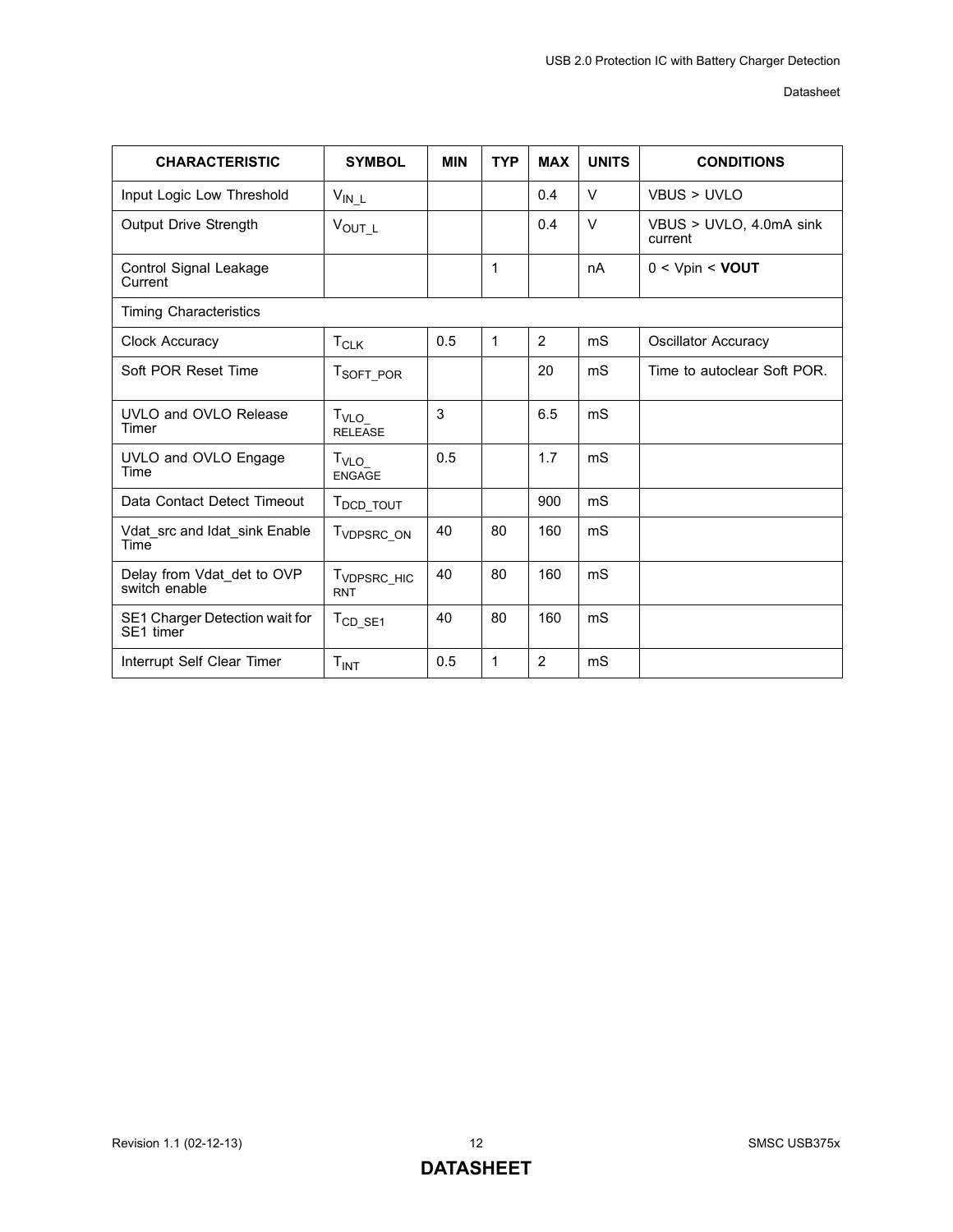## <span id="page-12-5"></span><span id="page-12-0"></span>**3.3 Timing Diagrams**

## <span id="page-12-1"></span>**3.3.1 UVLO and OVLO Timing**

The timing diagram below shows the operation of the OVP switch as VBUS crosses the UVLO and OVLO thresholds. The behavior of the INT\_B signal is also shown in [Figure 3.1](#page-12-3) below.



**Figure 3.1 UVLO and OVLO Timing**

### <span id="page-12-3"></span><span id="page-12-2"></span>**3.3.2 Automatic Charger Detection Timing**

<span id="page-12-6"></span>The timing diagrams below illustrate the automatic charger detection timing that is followed when implementing the automatic charger detection flow charts shown in this section.



<span id="page-12-4"></span>**Figure 3.2 Charger Detection Timing SDP (USB3750-1)**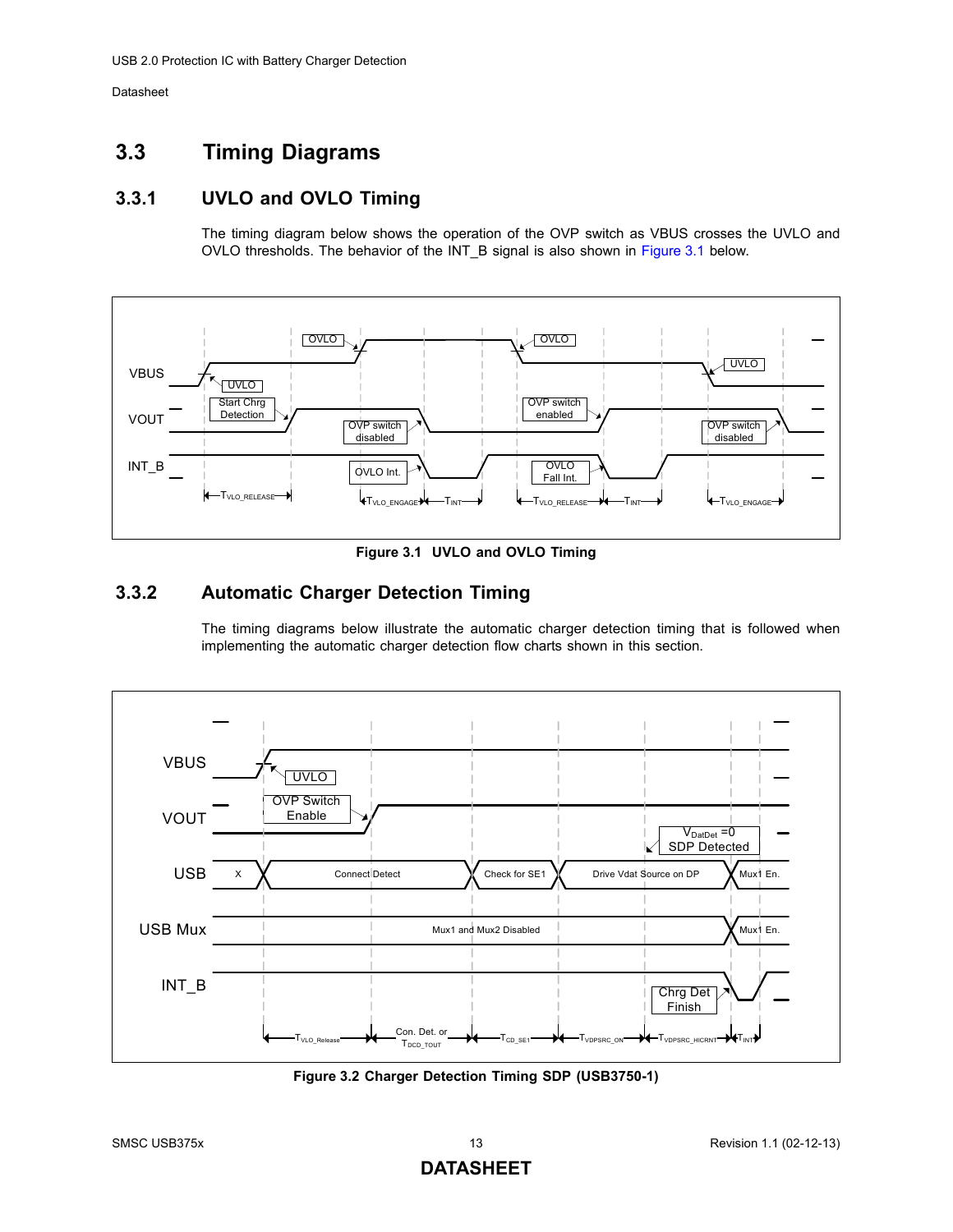

**Figure 3.3 Charger Detection Timing SDP (USB3751-x)**

<span id="page-13-0"></span>

<span id="page-13-1"></span>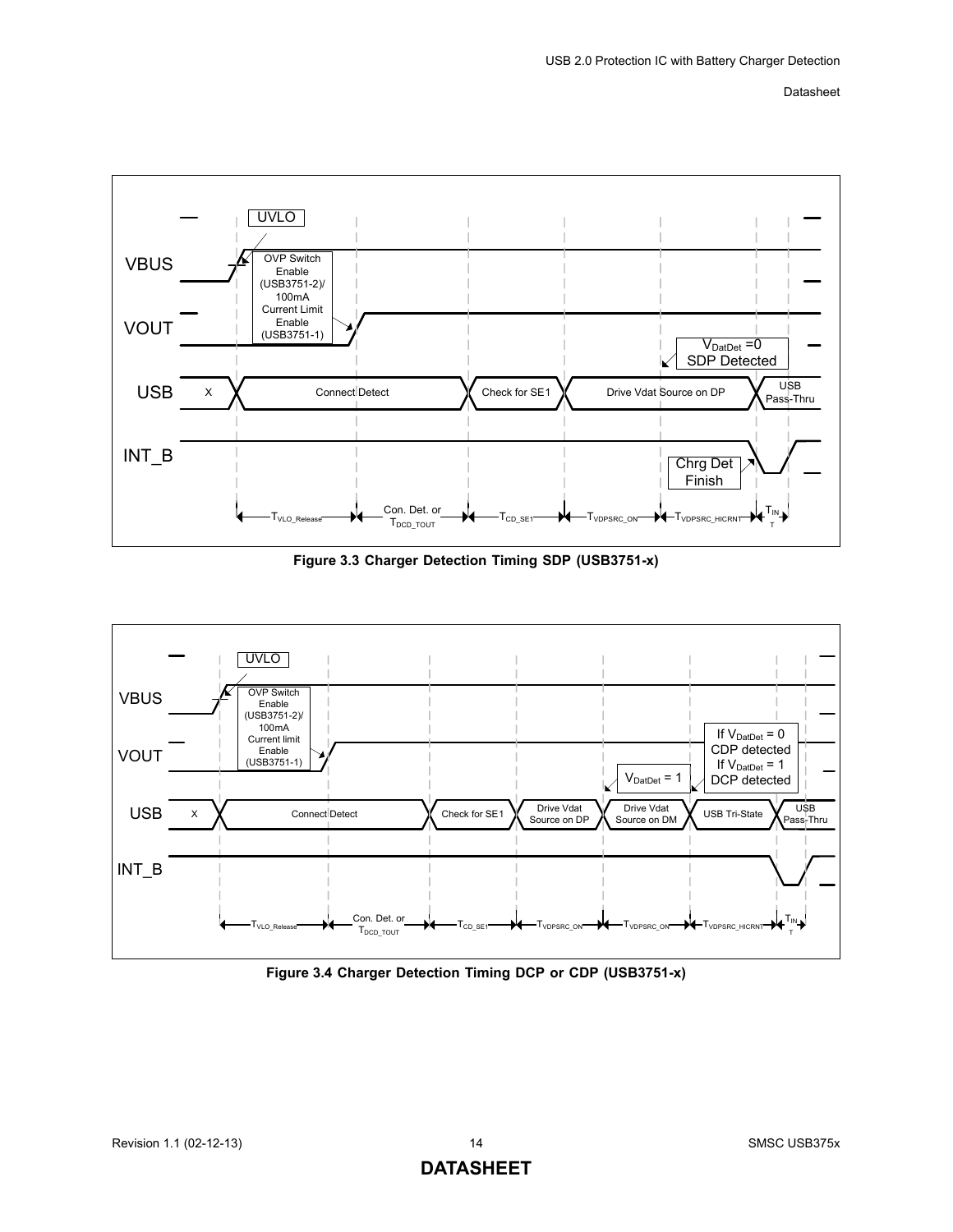

<span id="page-14-0"></span>**Figure 3.5 Charger Detection Timing SE1 Charger (USB3750-1)**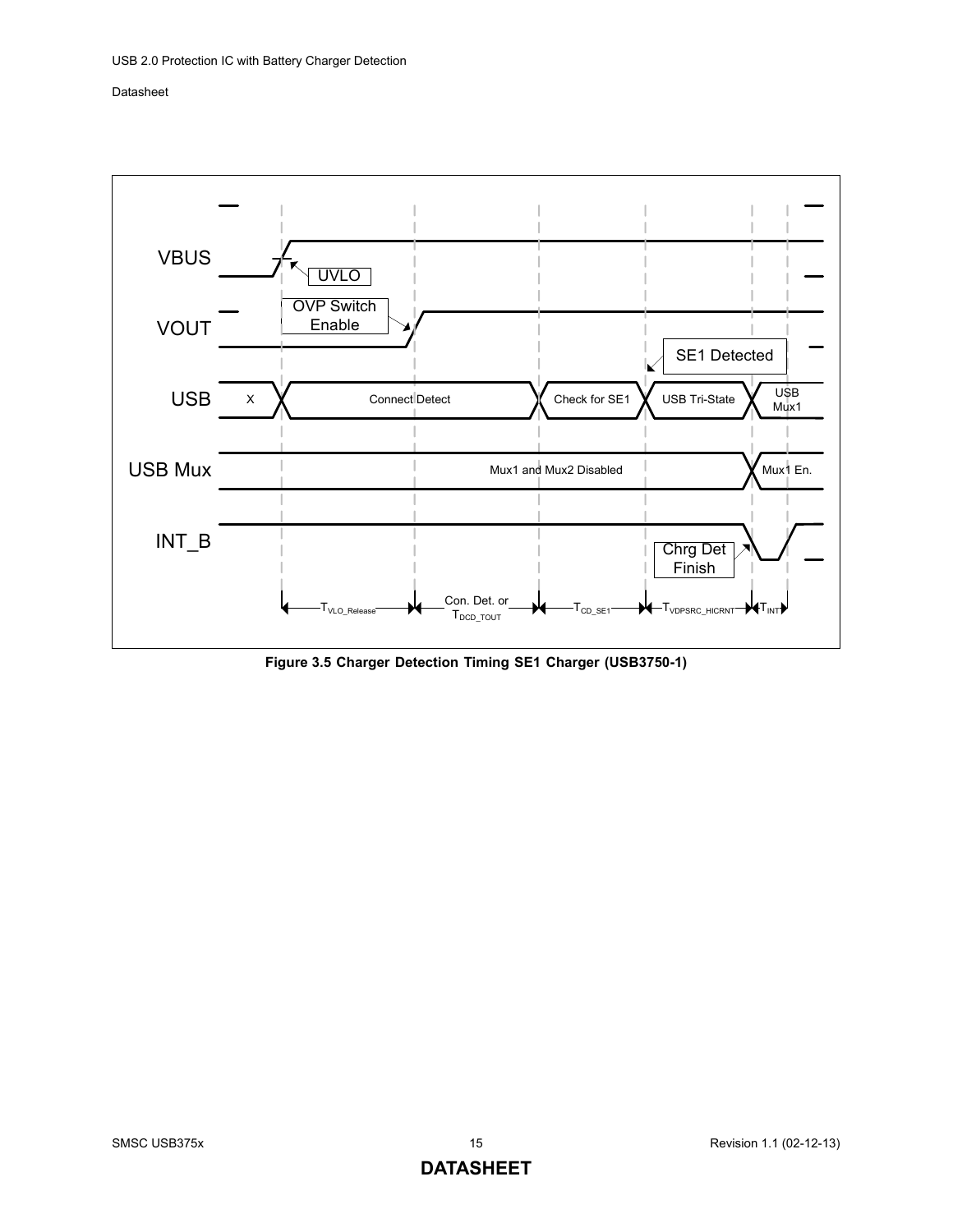

<span id="page-15-0"></span>**Figure 3.6 Charger Detection Timing SE1 Charger (USB3751-x)**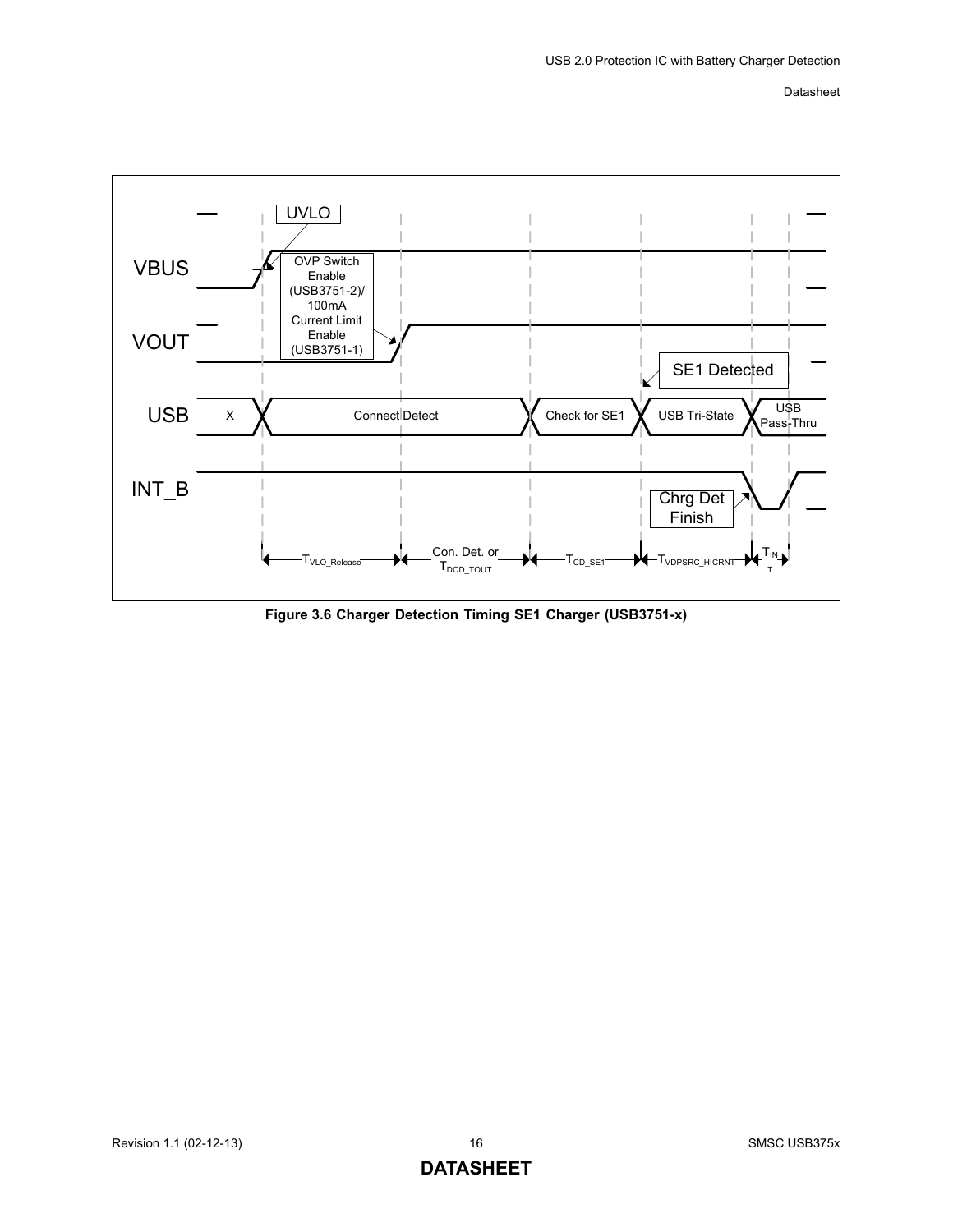## <span id="page-16-0"></span>**Chapter 4 General Operation**

The USB375x is an integrated USB protection device, battery charger detection device, and High Speed USB mux (USB3750 only). The USB375x is designed to protect a USB product from electrical overstress on the USB connector. The USB375x includes several features designed to improve the reliability and speed the design of products designed with a USB interface.

The USB3750 includes a high bandwidth HS USB mux. The mux allows high speed signals to pass through and still meet HS USB signaling requirements.

The USB375x will protect the system from ESD stress events on **VBUS**, **DP**, and **DM**. The USB375x provides ESD protection to the IEC-61000 ESD specification.

The low resistance VBUS overvoltage protection switch protects the internal circuitry from VBUS over voltage events. When VBUS is outside the safe operating range VBUS switch will automatically open.

The USB375x also includes the capability to detect various USB battery chargers, including those defined in the USB Battery Charging Specification, Revision 1.1.

To support the device dead battery conditions as defined in the USB Battery Charging Specification, Revision 1.1, the USB375x-1 has the ability to drive V<sub>DAT SRC</sub> on **DP** which allows a device with a dead battery to draw 100mA from a USB host. This will allow a device to charge a dead battery without violating the USB specifications. The USB375x-1 also includes a current limit to prevent the unconfigured current from exceeding 100mA. Note, this feature is not available with the USB375x-2.

The USB3750 block diagram is shown [Figure 4.1](#page-16-1) and the USB3751 block diagram is shown [Figure 4.2.](#page-17-2)



<span id="page-16-1"></span>**Figure 4.1 USB3750 Block Diagram**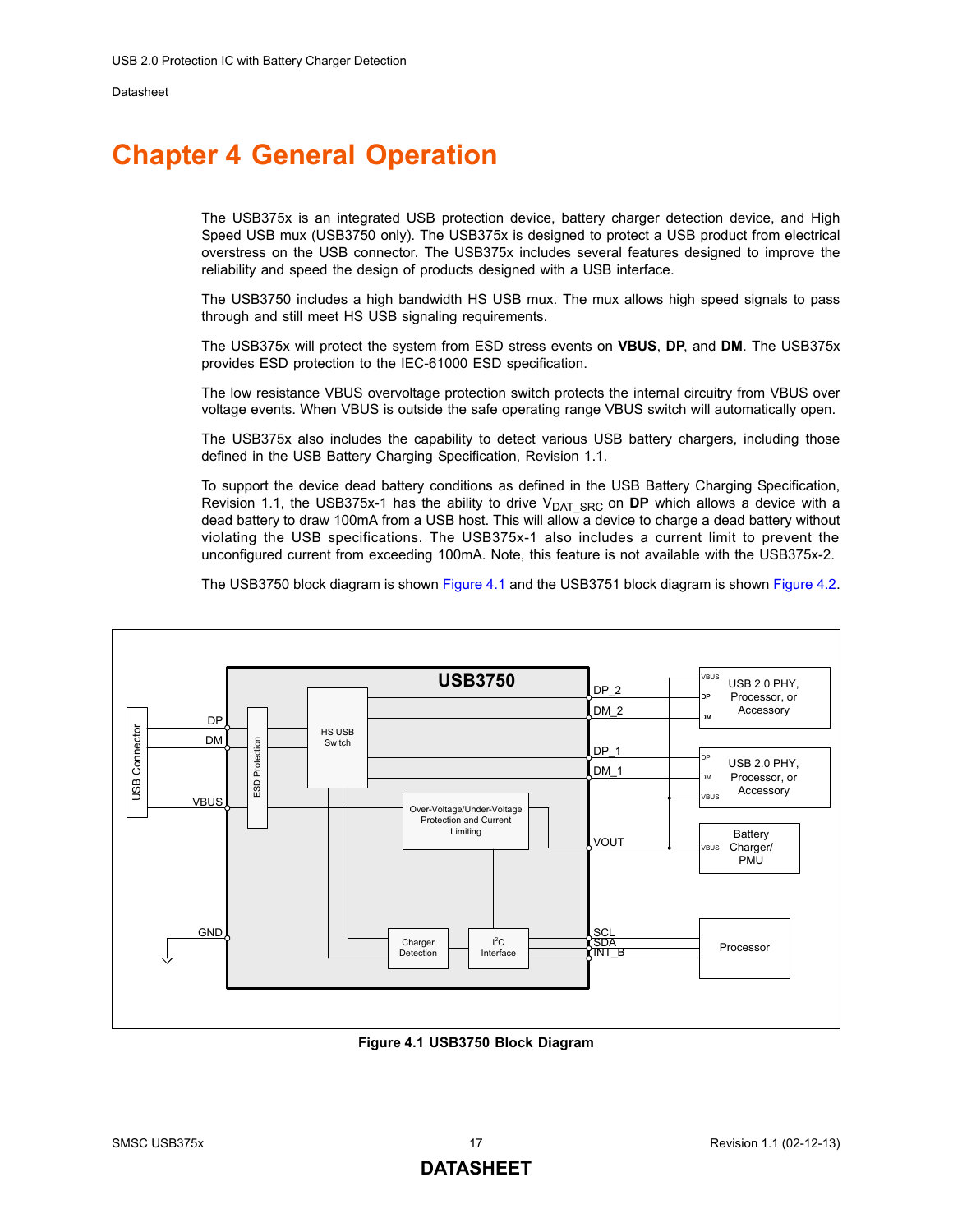

**Figure 4.2 USB3751 Block Diagram**

## <span id="page-17-2"></span><span id="page-17-0"></span>**4.1 VBUS Protection Switch**

The USB375x protects the entire system from errant VBUS voltages, whether over-voltage or undervoltage conditions. The device is able to dynamically monitor the VBUS voltage levels and take appropriate action by opening the integrated VBUS Protection Switch when these errant conditions occur. Specifically, when VBUS is below the Under Voltage Lock-Out (UVLO) level or above the Over Voltage Lock-Out (OVLO) level, the VBUS switch will open thereby disconnecting the VBUS pin from VOUT. See [Section 3.3](#page-12-5) for UVLO and OVLO timing diagrams. Manual control of the VBUS Switch, as well as switch configuration can be handled through the I2C interface. See [Section 4.4.2](#page-23-3) for I2C register descriptions.

### <span id="page-17-1"></span>**4.1.1 100mA Current Limit (USB375x-1 Only)**

The USB375x-1 provides a 100mA current limit feature which allows a portable system with a dead battery to still draw 100mA from a compliant host. When plugged into a Standard Downstream Port (SDP), the USB375x-1 will enable the 100mA current limit until the system controller enables the OVP switch in the I2C registers of the USB375x-1. When plugged into any other charger, the USB375x-1 will enable the 100mA current limit during charger detection, and will disable the 100mA current limit once charger detection has completed. [Figure 4.6](#page-22-0) details the charger detection flow of the USB375x-1.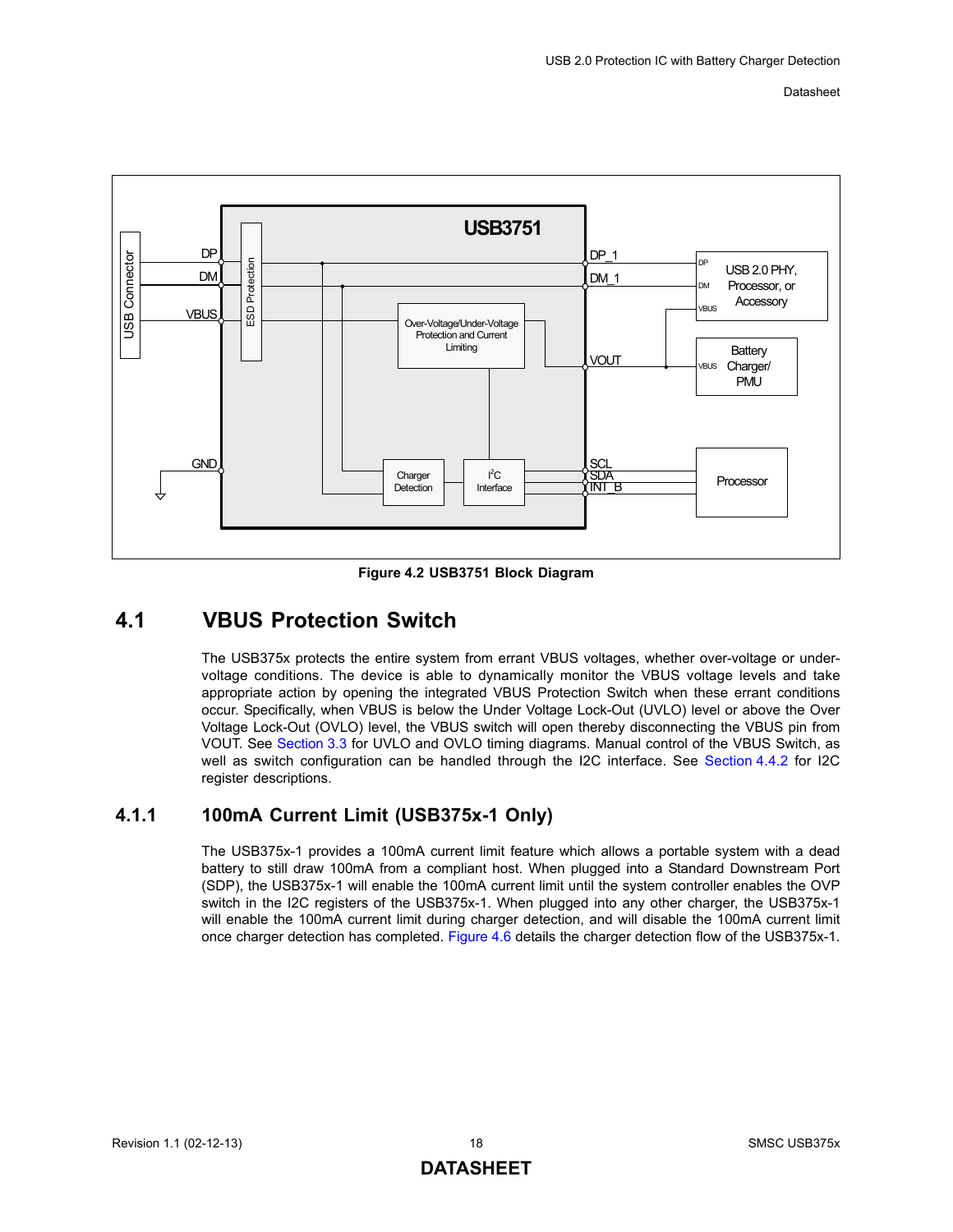## <span id="page-18-0"></span>**4.2 Charger Detection**

The USB375x includes the circuitry required to implement the USF-IF Battery Charging Specification (revision 1.1). The USB375x will automatically perform a charger detection upon start-up. The USB375x includes a state machine to provide the detection of a wide variety of USB charger detection methods listed in [Table 4.1.](#page-18-1) When any of the USB chargers are plugged into the system, the USB375x will detect a charger plug in event, determine what type of charger it is, and write the type of charger information into the I2C register as shown in the following table. In addition, there are two methods to alert the system that a charger has been detected by the USB375x. The first was through the I2C register as mentioned above. The second is through the INT\_B pin. When a compliant charger is plugged in and detected, the USB375x will automatically drive the INT\_B signal low. [Figure 4.4](#page-20-1) details the automatic charger detection flow of the USB3750-1, [Figure 4.5](#page-21-0) details the automatic charger detection flow of the USB3751-1, and [Figure 4.6](#page-22-0) details the automatic charger detection flow of the USB3751-2.

<span id="page-18-1"></span>

| <b>USB CHARGER TYPE</b>                                                                   | DP/DM<br><b>PROFILE</b>                      | $I^2C$ REG 0<br><b>BITS[7:5]</b><br>(ChargerType) |
|-------------------------------------------------------------------------------------------|----------------------------------------------|---------------------------------------------------|
| <b>DCP</b><br>(Dedicated Charging Port, defined in Battery Charging<br>1.1 specification) | Shorted $\leq$ 2000hm                        | 001                                               |
| CDP<br>(Charging Downstream Port, defined in Battery)<br>Charging 1.1 specification)      | $V_{\text{DP}}$ reflected to $V_{\text{DM}}$ | 010<br>$(EnhancedChrqDet = 1)$                    |
| <b>SDP</b><br>(Standard Downstream Port)<br>USB Host or downstream hub port               | 15Kohm<br>pull-down on DP and DM             | 011                                               |
| SE1 Charger Low Current Charger                                                           | $DP = 2.0V$<br>$DM = 2.0V$                   | 100<br>$(SE1ChrqDet = 1)$                         |
| SE1 Charger High Current Charger                                                          | $DP = 2.0V$<br>$DM = 2.7V$                   | 101<br>$(SE1ChrgDet = 1)$                         |

#### **Table 4.1 Valid Chargers**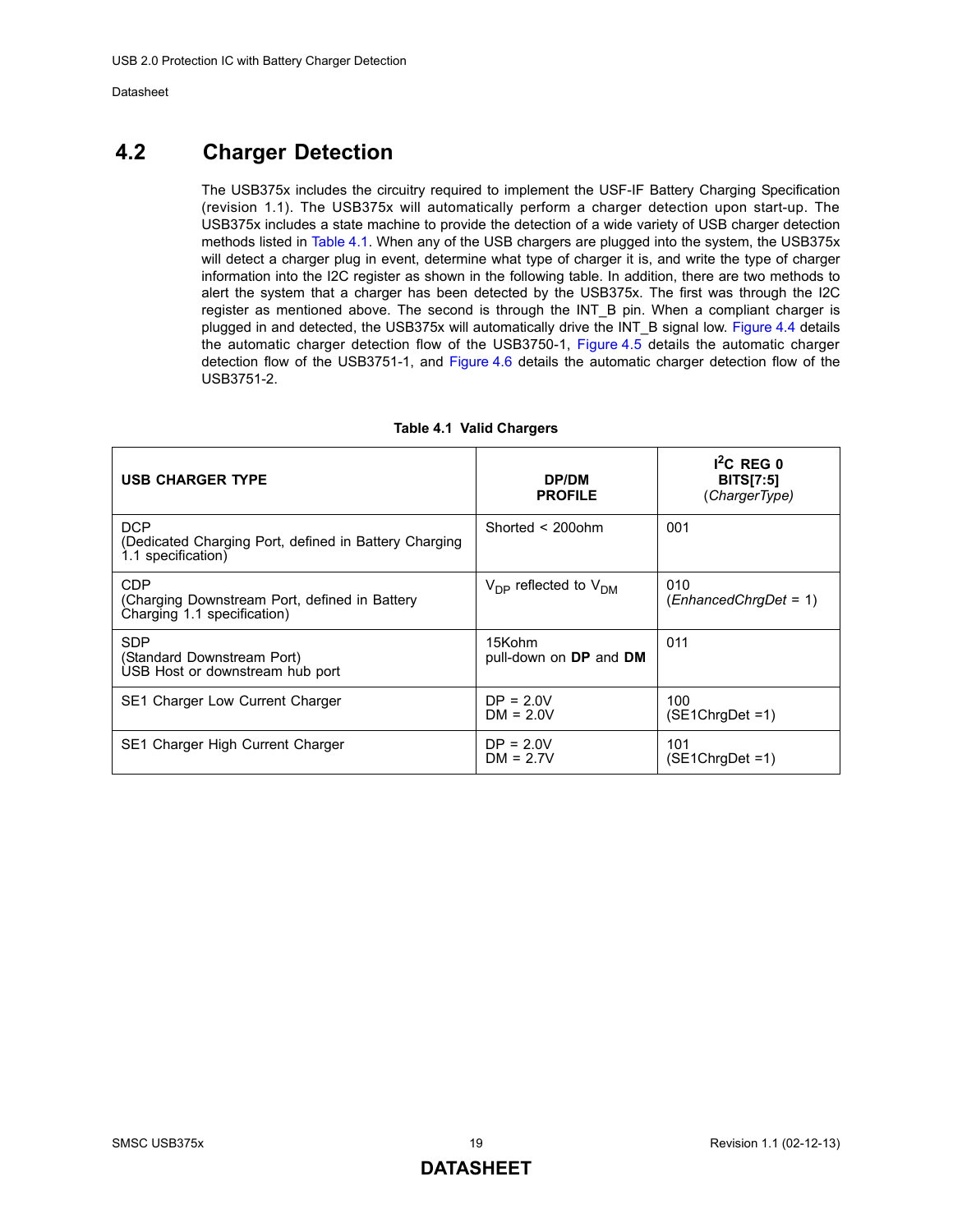### <span id="page-19-0"></span>**4.2.1 Charger Detection Circuitry**

The charger detection circuitry shown [Figure 4.3](#page-19-1) is used to detect the type charger attached to the USB connector.



**Figure 4.3 USB Charger Detection Block Diagram** 

<span id="page-19-1"></span>**Note:** The *italic names* in the [Figure 4.3](#page-19-1) correspond to bits in the I<sup>2</sup>C register set.

The *VdatDet* output is qualified with the Linestate[1:0] value. If the Linestate is not equal to 00b the *VdatDet* signal will not assert.

For the USB3750, *EnableMux1* or *EnableMux2* should not be set while charger detection operations are performed. During the automatic charger detection *EnableMux1* or *EnableMux2* will be disabled. These will need to be disabled by the  $I^2C$  master if a custom charger detection is performed through  ${}^{12}C.$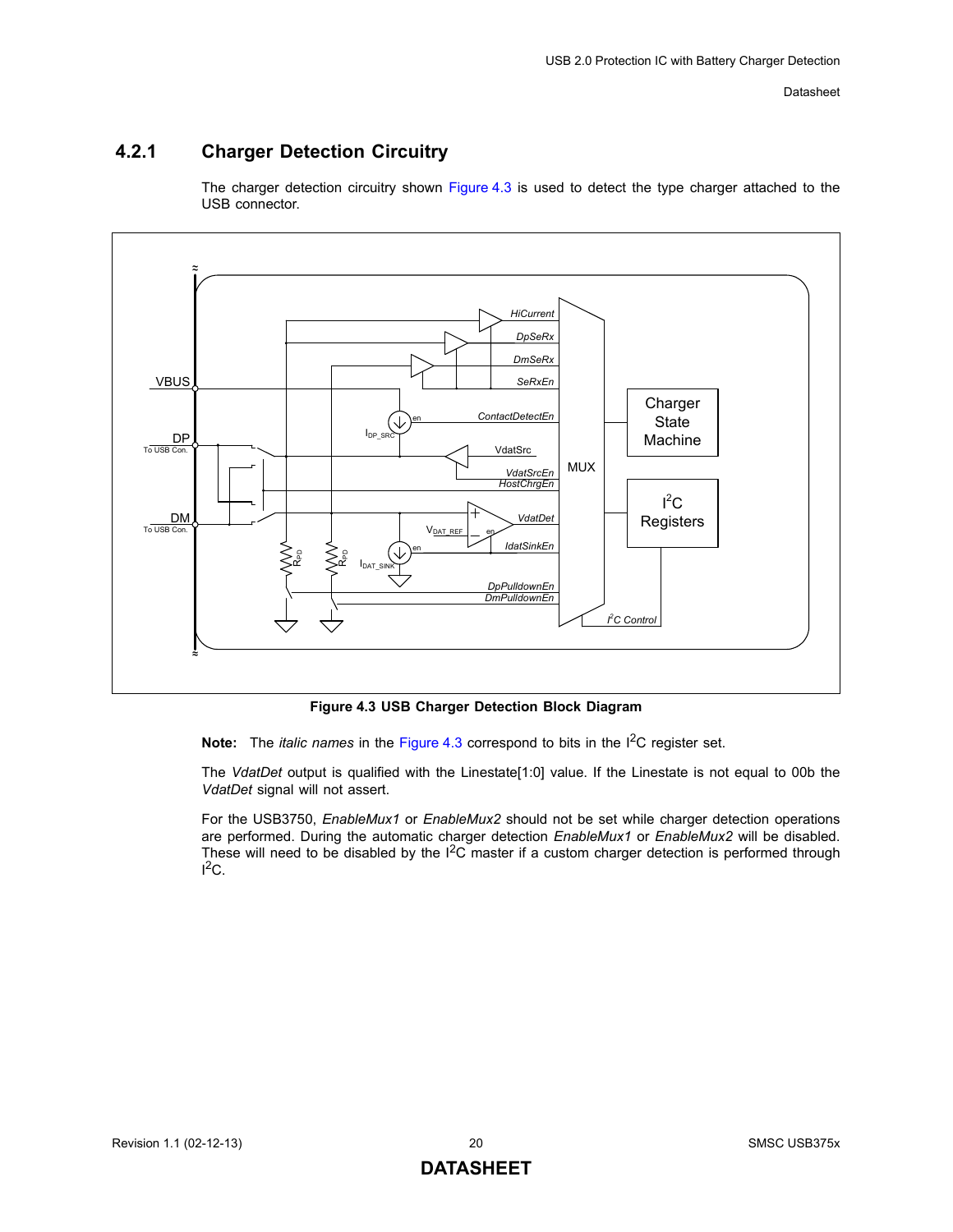### <span id="page-20-0"></span>**4.2.2 Automatic Charger Detection**

Automatic charger detection will be begin after VBUS crosses the UVLO threshold, and will follow the flow charts shown below in [Figure 4.4](#page-20-1) and [Figure 4.6](#page-22-0). The flow chart timing can be found in [Section 3.3.2](#page-12-6). When automatic charger detection has completed, the INT\_B signal will go low, and the type of charger that was detected will be reflected in the *ChargerType* bits of I<sup>2</sup>C REG 0 BITS [7:5].



<span id="page-20-1"></span>**Figure 4.4 Charger Detection Flow Chart (USB3750-1)**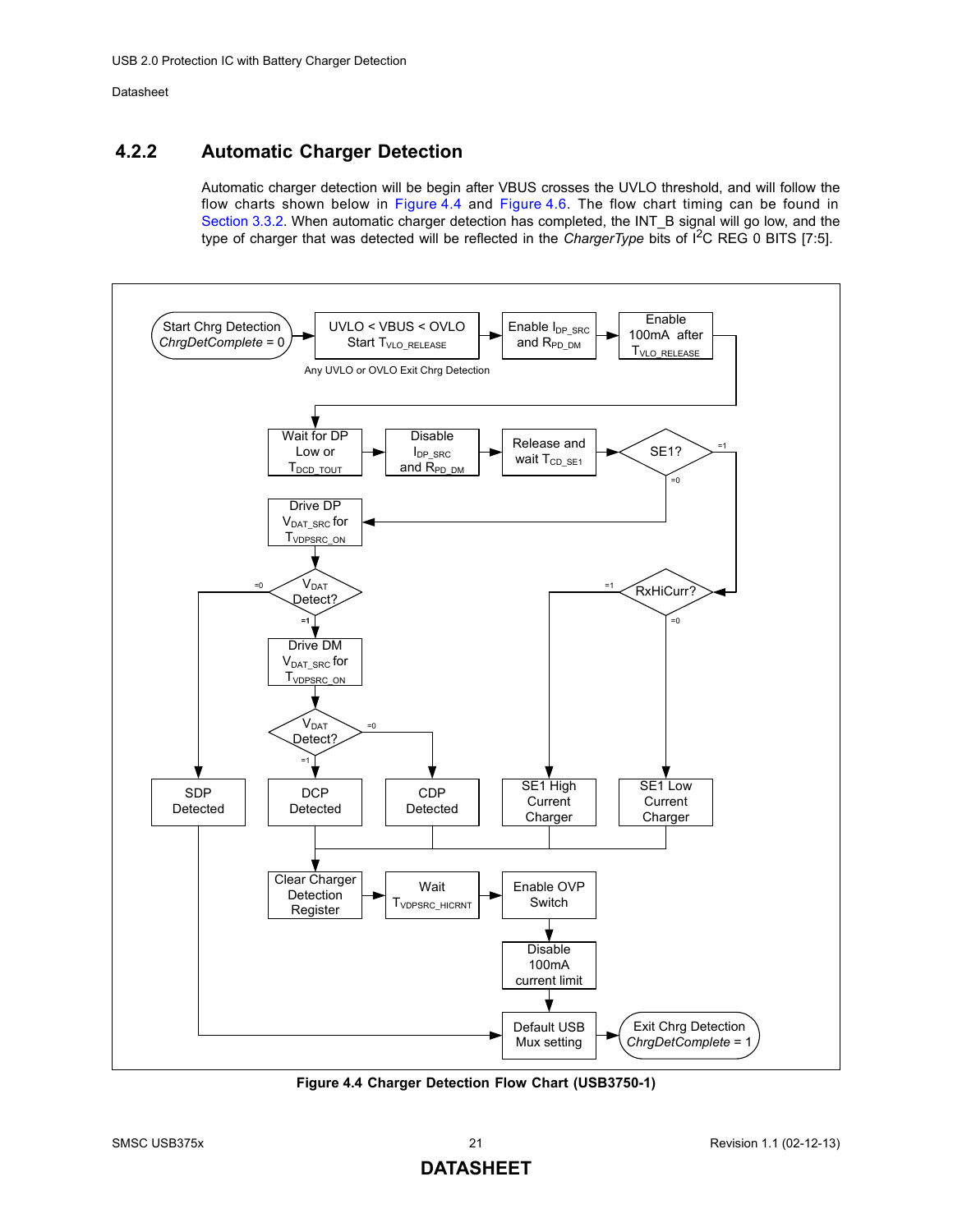

<span id="page-21-0"></span>**Figure 4.5 Charger Detection Flow Chart (USB3751-1)**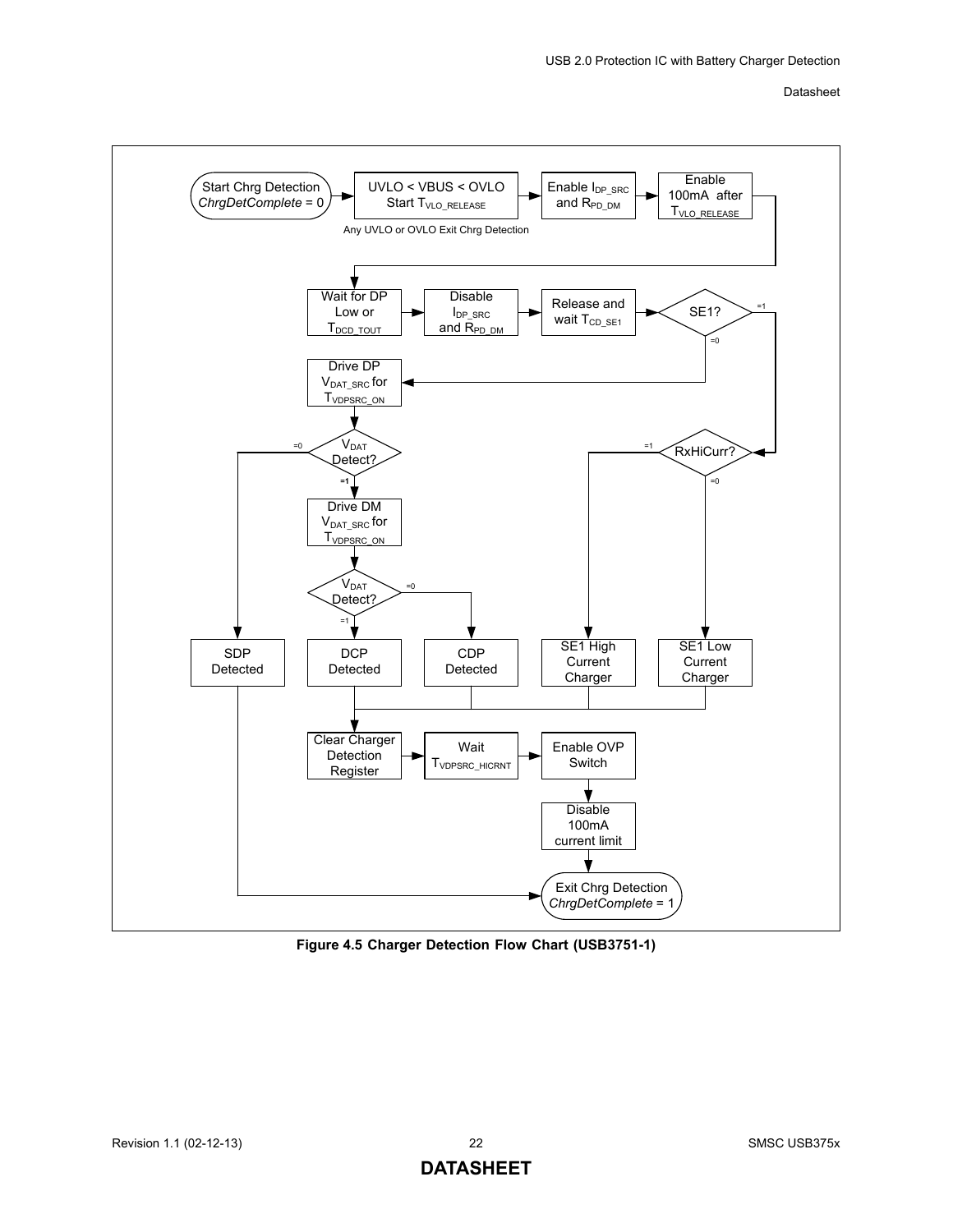

<span id="page-22-0"></span>**Figure 4.6 Charger Detection Flow Chart (USB3751-2)**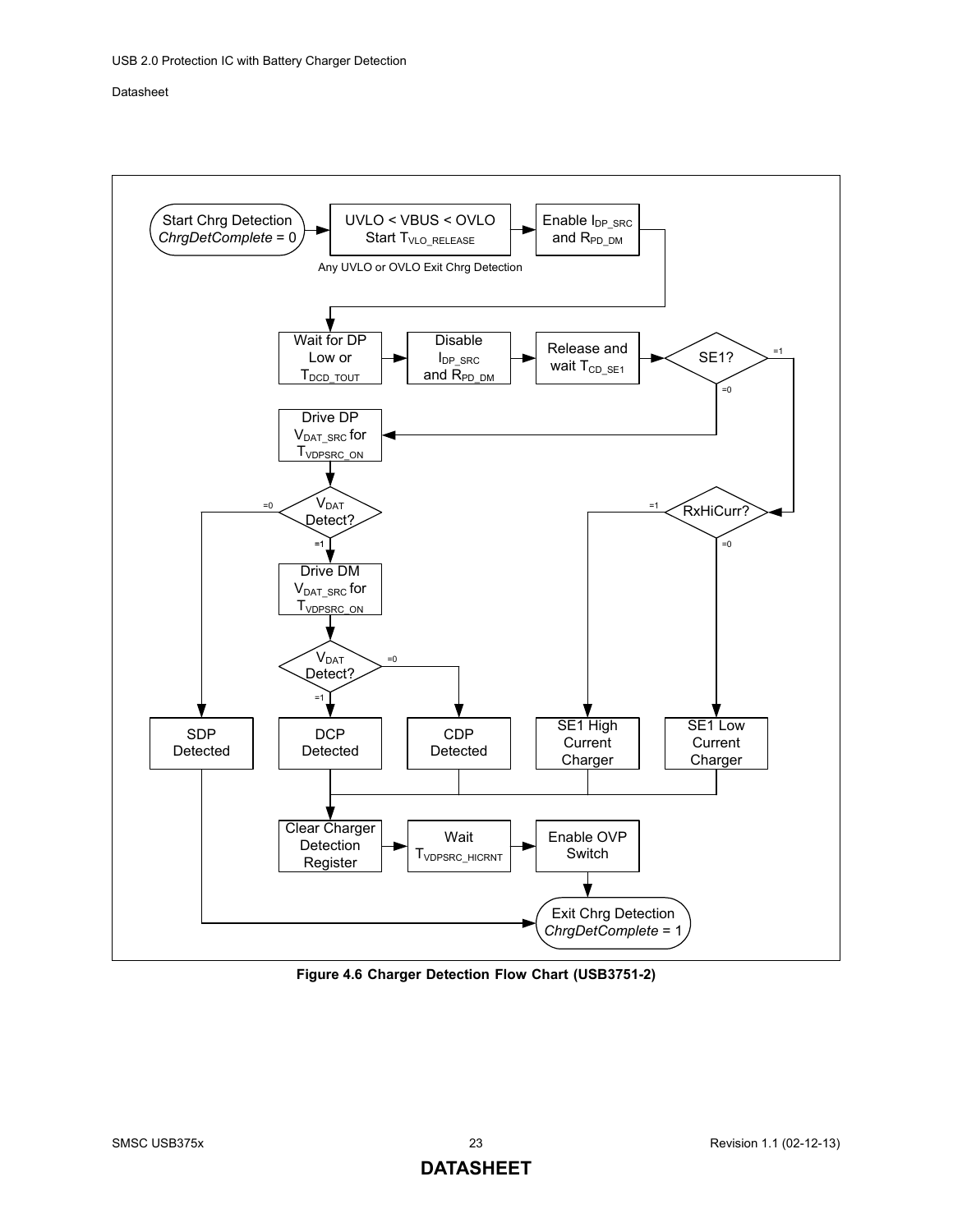## <span id="page-23-0"></span>**4.3 USB Mux (USB3750 Only)**

The USB mux is designed to pass High Speed USB signals to the USB connector, and allows for two USB inputs to be multiplexed into one USB output. Either switch path is enabled through the I2C interface, and the switch paths are disabled in the event of UVLO or OVLO.

The USB Mux is designed to pass USB signals from 0 to 3.3V. It is not designed to pass signals that go above 3.3V or below ground.

During power-up and charger detection the USB Mux switches will be disabled regardless of the *EnableMux1* and *EnableMux2* settings.

Once power-up and charger detection are complete *EnableMux1* is enabled by default.

### <span id="page-23-1"></span>**4.4 USB375x Registers**

<span id="page-23-5"></span>All registers are reset when VBUS goes below UVLO. All registers are accessed through the I2C interface defined below.

### <span id="page-23-2"></span>**4.4.1 I2C Interface**

The SDA and SCL pins comprise the I2C interface of the USB375x. The I2C master controls all traffic to the USB375x. If the USB375x has a change in status it can assert the **INT\_B** by pulling this line to ground. The USB375x **INT\_B** line will stay low and then auto-clear after 1mS or until cleared by reading the Status Register. This prevents **INT B** from masking other interrupts if the line is shared with other I2C devices.

**SCL**, **SDA**, and **INT\_B** will be tri-stated until **VBUS** is above the UVLO. **VBUS** must be present to operate the  $I^2C$  interface.

**SCL** is an input only pad. **SDA** is bi-directional and can be configured as an input or an open drain output during I2C operations.

**SDA**, and **INT\_B** are open collector when configured as an output. This requires an external pull-up resistor on **SDA** and **INT\_B**.

The USB375x-1 requires I2C communications in order for the default USB path to be enabled. By default, the 100mA current limit is enabled. Only devices that draw <100mA will be enabled through the path as part of dead battery provision support. In order to bypass this limit, bits 0 (EnableOVP Switch) and 2 (OverideVBUS) in Register 1 (Configuration Register) need to be set via I2C.

#### <span id="page-23-3"></span>**4.4.2 I2C Register Access**

#### <span id="page-23-4"></span>**4.4.2.1 I2C Read Command**

The slave supports two types of reads, single reads, and continuous reads. In a single read the master asserts a NACK after the first read data. The format for a single read is shown in [Figure 4.7](#page-24-0). The read command has three phases. These three phases are device address phase, register address phase, and read data phase. Each phase is terminated by an ACK or NACK. The device address phase consists of the 7-bit slave address followed by a '1' to indicate a read. If the address matches the slave's address then the slave drives an ACK. The register address phase consists of an 8-bit register address. The slave will always ACK the register address. In the data phase the slave will return the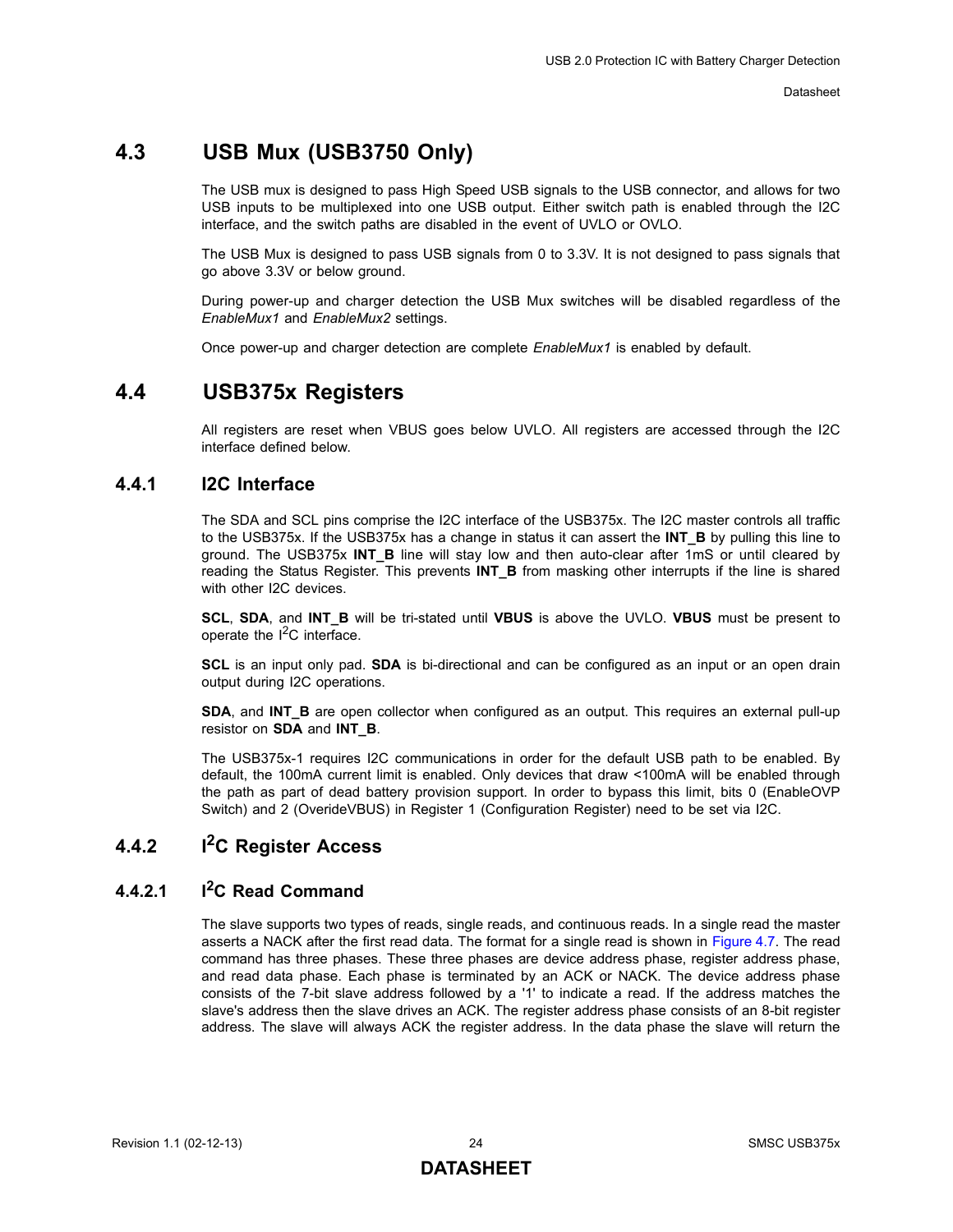register read data. If the register address was a valid register than the slave will return the data, otherwise it will return 0xFF.



**Figure 4.7 I2C Single Read**

<span id="page-24-0"></span>The continuous read command is similar to the single read command, however after the read data the master will drive an ACK and then provide another register address. The master will then wait for the read data as shown in [Figure 4.8](#page-24-1). The continuous read is terminated by the master by driving a NACK after the last read data and then asserting a STOP condition.

<span id="page-24-1"></span>

#### **Figure 4.8 I2C Continuous Read**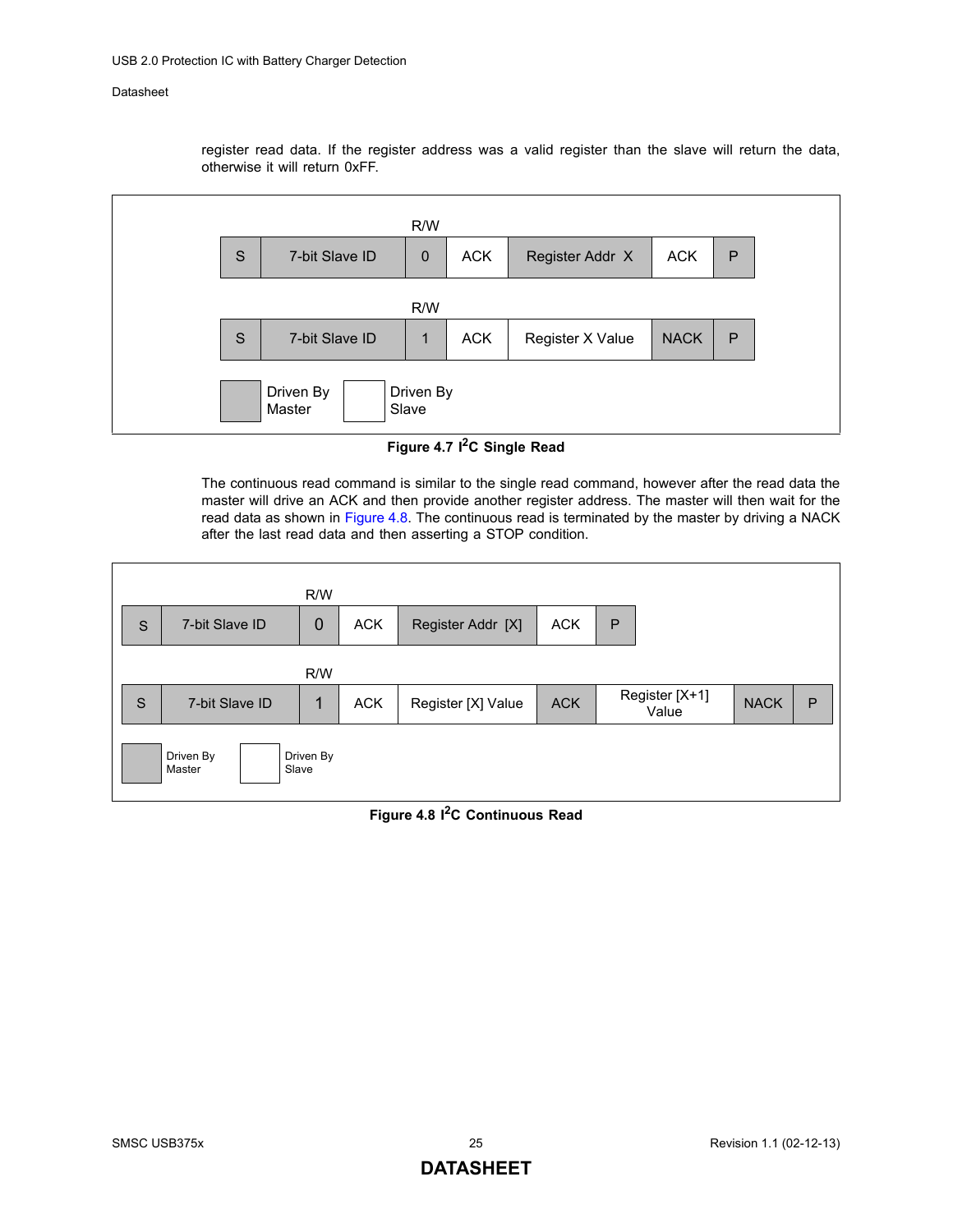#### <span id="page-25-0"></span>**4.4.2.2 I2C Write Command**

Similar to the read commands, the slave supports two types of write commands. The single write command is show in [Figure 4.9.](#page-25-2) The slave will always ACK the write data. Only the lower 4 bits of the register address are decoded. Writes to undefined and read-only registers will be ignored.



#### **Figure 4.9 I2C Single Write**

<span id="page-25-2"></span>The continuous write is shown in [Figure 4.10](#page-25-3). In this case after the ACK of the write data, the master will drive the next register address. The continuous write will be terminated when the master asserts a STOP.



#### **Figure 4.10 I2C Continuous Write**

## <span id="page-25-3"></span><span id="page-25-1"></span>**4.4.3 I2C Address**

The default I2C address is 1101000. The two LSB are set by the OTP registers.

#### **Table 4.2 I2C Address**

| <b>MSB</b> |  |  |  | <b>LSB</b> |
|------------|--|--|--|------------|
|            |  |  |  | R/W        |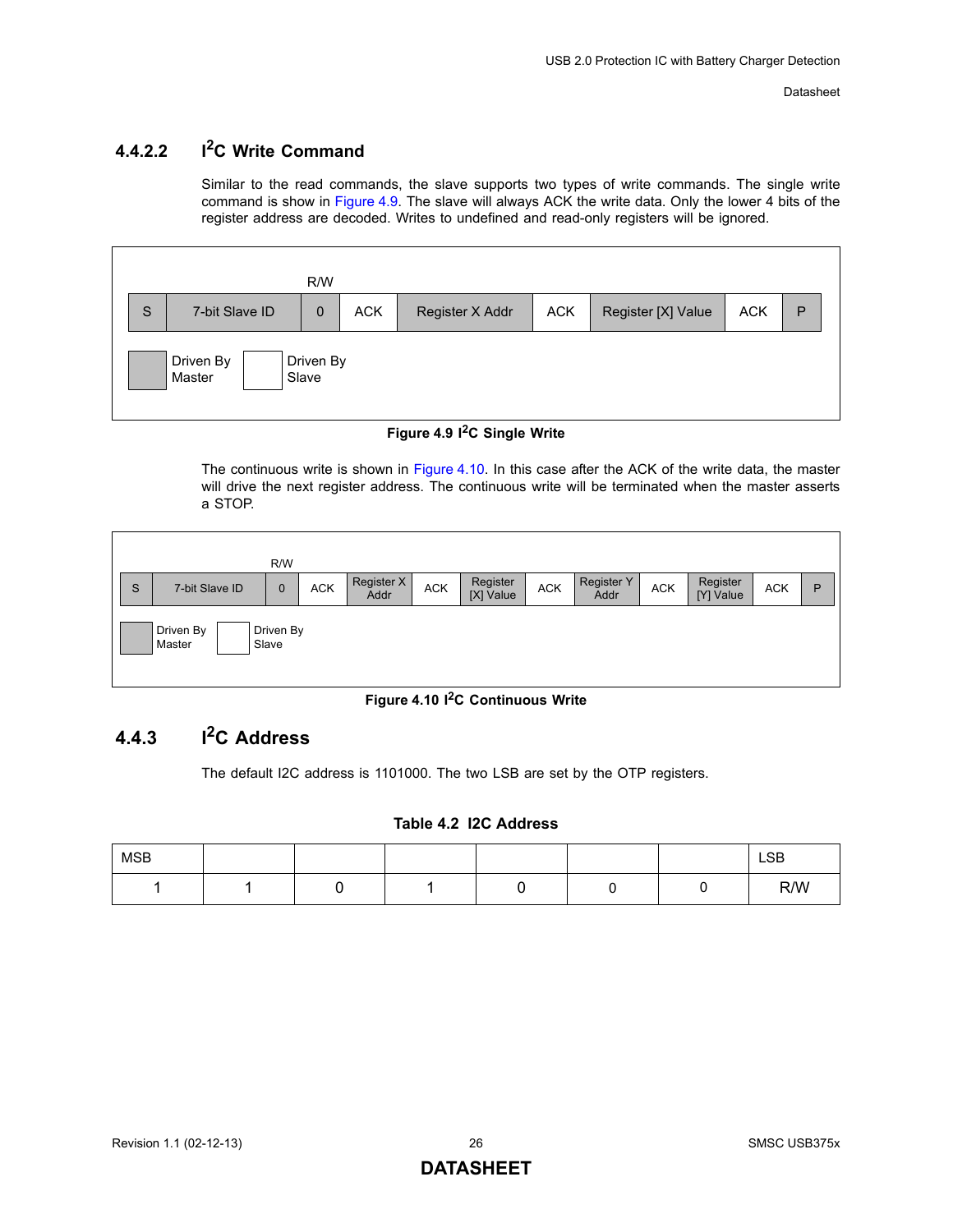## <span id="page-26-0"></span>**4.4.4 Reg 0: Status Register**

| <b>FIELD NAME</b>       | <b>BIT</b> | <b>ACCESS</b> | <b>DEFAULT</b> | <b>DESCRIPTION</b>                                                                                                                                                                                                                                                                                                                                                         |
|-------------------------|------------|---------------|----------------|----------------------------------------------------------------------------------------------------------------------------------------------------------------------------------------------------------------------------------------------------------------------------------------------------------------------------------------------------------------------------|
| <b>OVLO Status</b>      | $\Omega$   | rd            | $\Omega$       | Over Voltage Lockout Comparator Status. Set to 0b<br>when VBUS goes above the OVLO threshold.                                                                                                                                                                                                                                                                              |
| <b>OVLO Latch</b>       | 1          | rd            | $\Omega$       | Set to 1b when an unmasked OVLO interrupt occurs<br>on OVLO Status. Auto cleared when this register is<br>read.                                                                                                                                                                                                                                                            |
| <b>OVP SwitchStatus</b> | 2          | rd            | $\Omega$       | Indicates the status of the OVP switch. A 0b indicates<br>the OVP switch is closed. A 1b indicates that the<br>OVP switch is open.                                                                                                                                                                                                                                         |
| CurrentLimitStatus      | 3          | rd            | $\Omega$       | Indicates the status of the 100mA Current Limit. A 1b<br>indicates that the current limit is enabled.                                                                                                                                                                                                                                                                      |
| ChrgDetComplete         | 4          | rd            | $\mathbf{0}$   | A 1b Indicates Charger Detection has completed.                                                                                                                                                                                                                                                                                                                            |
| ChargerType             | 7:5        | rd            | 000            | This register indicates the result of the automatic<br>charger detection.<br>000 = ChargerDetection is not complete<br>$001 = DCP$<br>$010 = CDP$<br>$011 = SDP$<br>100 = SE1 Low Current Charger<br>101 = SE1 High Current Charger<br>If EnhancedChrgDet = $0$ the USB375x is unable to<br>distinguish between a DCP and a CDP and will return<br>DCP as the ChargerType. |

This register indicates the current status of the USB375x.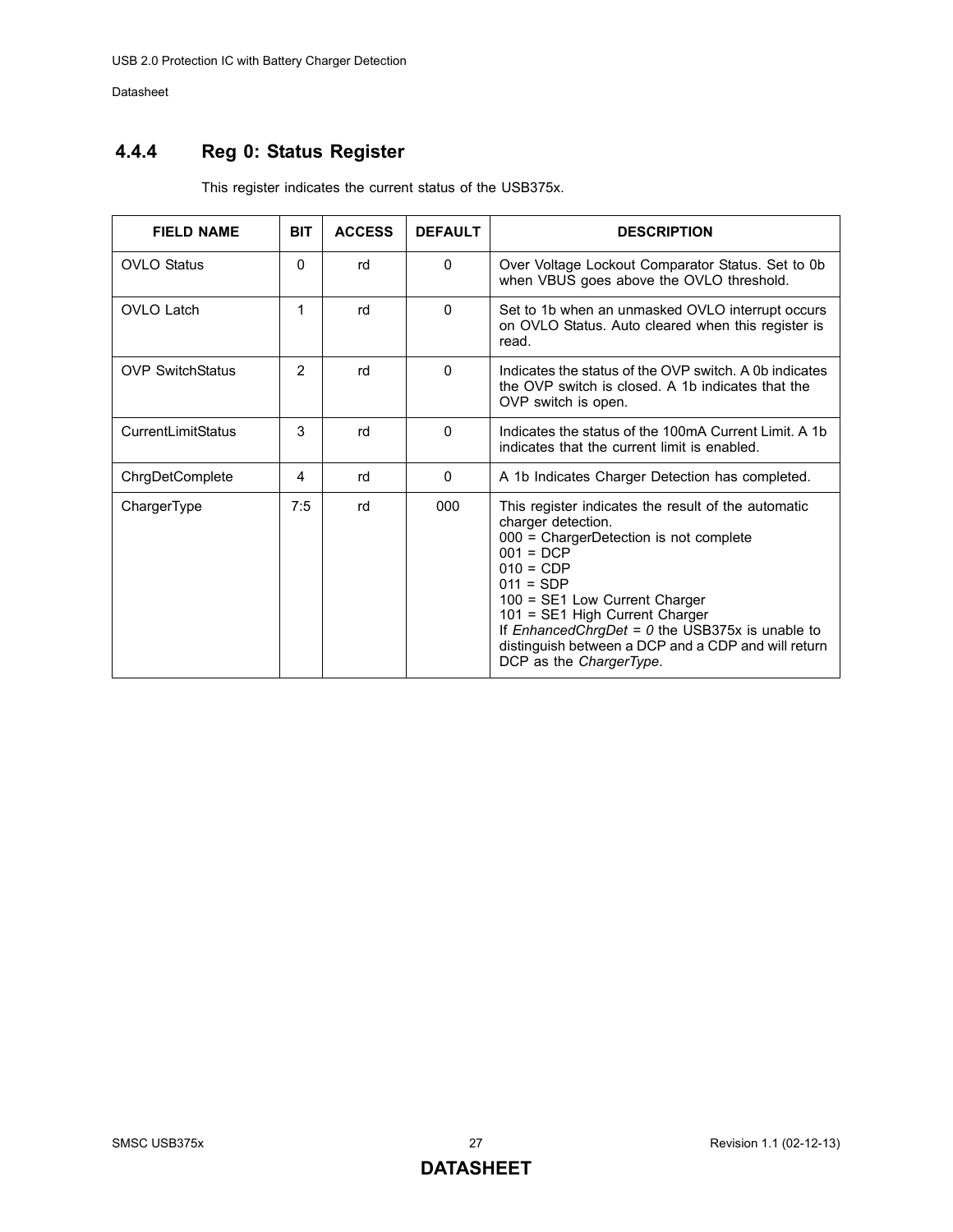| <b>FIELD NAME</b>    | <b>BIT</b>     | <b>ACCESS</b> | <b>DEFAULT</b> | <b>DESCRIPTION</b>                                                                                                                                                                                                                                             |
|----------------------|----------------|---------------|----------------|----------------------------------------------------------------------------------------------------------------------------------------------------------------------------------------------------------------------------------------------------------------|
| EnableOVP Switch     | 0              | r/w           | 0              | The OVP switch will be enabled when this bit is set<br>to $1b$ .                                                                                                                                                                                               |
| EnableCurrentLimit   | 1              | r/w           | $\Omega$       | Controls the 100mA current limit block. The 100mA<br>current limit will be enabled when this bit is set to 1b<br>and the OverrideCurrentl imit bit is also set to 1b.                                                                                          |
| OverideVBUS          | $\overline{2}$ | r/w           | $\Omega$       | When this bit is set to 1b the OVP switch is controlled<br>by the EnableOVP Switch bit.                                                                                                                                                                        |
| OverrideCurrentLimit | 3              | r/w           | $\Omega$       | When this bit is set to 1b the current limit is controlled<br>by the <i>EnableCurrentLimit</i> bit.                                                                                                                                                            |
| Reserved             | 4              | r/w           | $\Omega$       | Reserved                                                                                                                                                                                                                                                       |
| EnableMux1           | 5              | r/w           | 1              | When this bit is set to 1b the Mux 1 path is enabled<br>(USB3750 Only)                                                                                                                                                                                         |
| EnableMux2           | 6              | r/w           | $\Omega$       | When this bit is set to 1b the Mux 2 path is enabled<br>(USB3750 Only)                                                                                                                                                                                         |
| SoftPOR              | 7              | r/w           | 0              | Hardware reset. When this bit is set to 1b, the<br>USB375x will reset and restart the POR sequence.<br>This bit will autoclear in T <sub>SOFT POR</sub> . The USB375x<br>registers should not be accessed until the T <sub>SOFT POR</sub><br>time has expired. |

### <span id="page-27-0"></span>**4.4.5 Reg 1: Configuration Register**

### <span id="page-27-1"></span>**4.4.6 Reg 2: Battery Charger Register**

These bits allow I2C control of the battery charger circuits. This will allow for custom defined charger detection algorithm to be implemented. By default the I2C control bit is off and this register is under control of the charger detection state machine. Once the charger detection state machine is complete the I2C master can set the *I2C Control* register to control the charger detection circuits.

| <b>FIELD NAME</b> | <b>BIT</b>     | <b>ACCESS</b> | <b>DEFAULT</b> | <b>DESCRIPTION</b>                                                                                                                                                                                                                                           |
|-------------------|----------------|---------------|----------------|--------------------------------------------------------------------------------------------------------------------------------------------------------------------------------------------------------------------------------------------------------------|
| SeRxEn            | 0              | r/w           | 0              | Single Ended Receiver Enable. Wen this bit is set to<br>1b the single ended receivers will be enabled                                                                                                                                                        |
| ContactDetectEn   | 1              | r/w           | $\Omega$       | Contact Detect Current Source Enable. When this bit<br>is set to 1b the IDP_SRC current source shown in<br>Figure 4.3 will be enabled.                                                                                                                       |
| VdatSrcEn         | $\overline{2}$ | r/w           | $\Omega$       | Vdat voltage source enable. When this bit is set to 1b<br>the VdatSrc voltage source shown in Figure 4.3 will be<br>enabled.                                                                                                                                 |
| HostChrgEn        | 3              | r/w           | 0              | When this bit is set to 1b, the charger detection<br>connections of DP and DM are swapped. The USB<br>signal path is not reversed. This is required when<br>differentiating between a Charging Downstream Port<br>(CDP) and a Dedicated Charging Port (DCP). |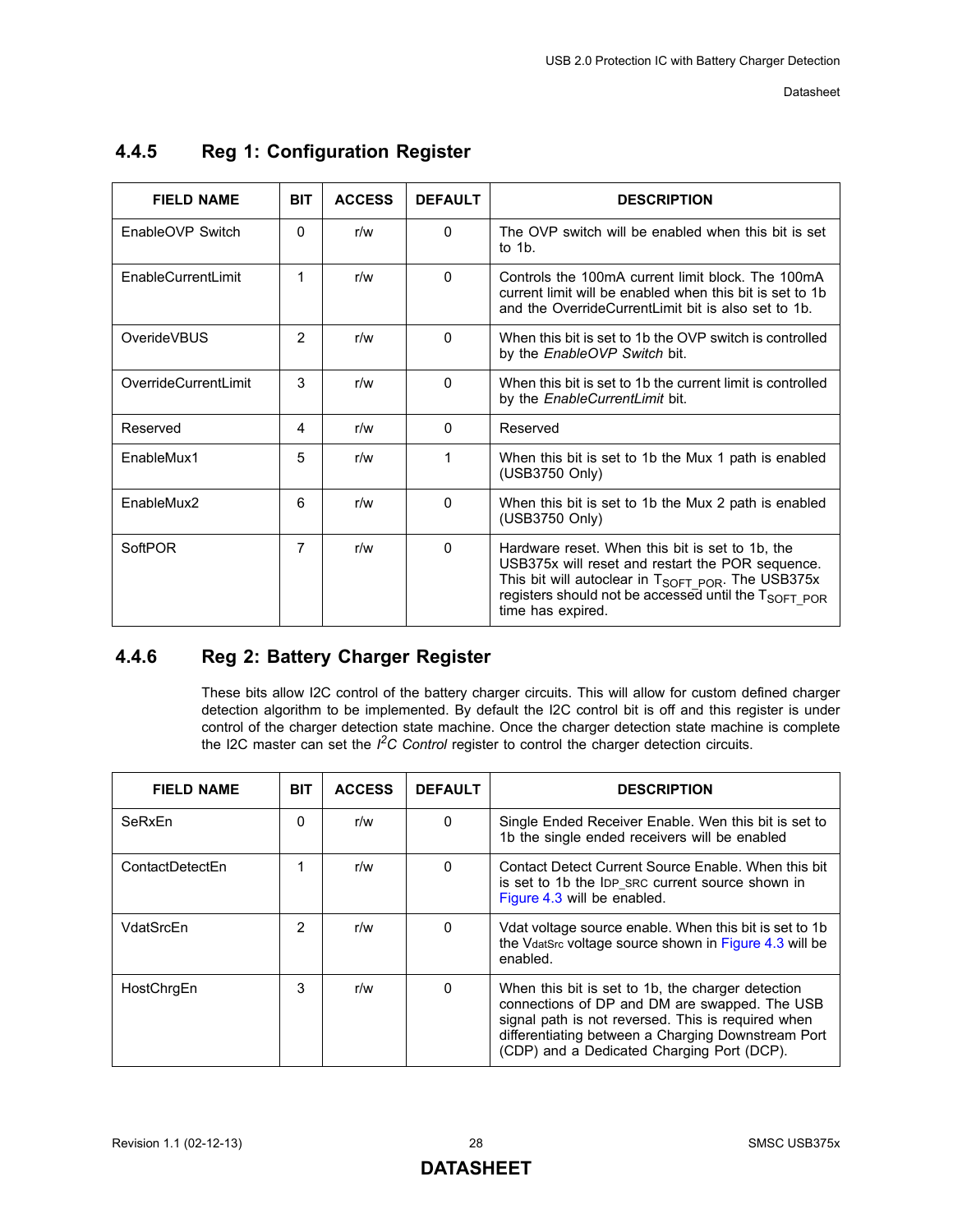| <b>FIELD NAME</b>   | <b>BIT</b> | <b>ACCESS</b> | <b>DEFAULT</b> | <b>DESCRIPTION</b>                                                                                                                                                                         |
|---------------------|------------|---------------|----------------|--------------------------------------------------------------------------------------------------------------------------------------------------------------------------------------------|
| <b>IdatSinkEn</b>   | 4          | r/w           | $\Omega$       | Idat current sink enable. When this bit is set to 1b the<br>IdatSinkEn current source shown in Figure 4.3 will be<br>enabled.                                                              |
| <b>DpPulldownEn</b> | 5          | r/w           | $\mathbf{0}$   | DP 15K pull down resistor enable. When this bit is<br>set to 1b the RPD 15K pull down resistor on DP<br>shown in Figure 4.3 will be enabled.                                               |
| <b>DmPulldownFn</b> | 6          | r/w           | 0              | DM 15K pull down resistor enable. When this bit is<br>set to 1b the RPD 15K pull down resistor on DM<br>shown in Figure 4.3 will be enabled.                                               |
| $I2C$ Control       |            | r/w           | 0              | When this bit is set to 0b the bits [6:0] are<br>disconnected from the Battery Charger circuits.<br>When this bit is set to 1b, bits [6:0] will control the<br>charger detection circuits. |

## <span id="page-28-0"></span>**4.4.7 Reg 3: Battery Charger Status Register**

| <b>FIELD NAME</b>  | <b>BIT</b>     | <b>ACCESS</b> | <b>DEFAULT</b> | <b>DESCRIPTION</b>                                                                                                           |
|--------------------|----------------|---------------|----------------|------------------------------------------------------------------------------------------------------------------------------|
| VdatDet            | 0              | rd            | 0              | Indicates Vdat Det comparator output. A 1b indicates<br>that the VdatDet comparator shown in Figure 4.3 has<br>been tripped. |
| <b>DpSeRx</b>      |                | rd            | 0              | DP Single Ended Receiver Status. A 1b indicates that<br>the DP signal is above the $V_{SE RX}$ threshold.                    |
| DmSeRx             | $\overline{2}$ | rd            | 0              | DM Single Ended Receiver Status. A 1b indicates<br>that the DM signal is above the $V_{SE RX}$ threshold.                    |
| <b>RxHiCurrent</b> | 3              | rd            | 0              | DM high current SE1 charger output. A 1b indicates<br>that the DM signal is above the $V_{SE RXH}$ threshold.                |
| Reserved           | 7:4            |               | 0000           | Read Only.                                                                                                                   |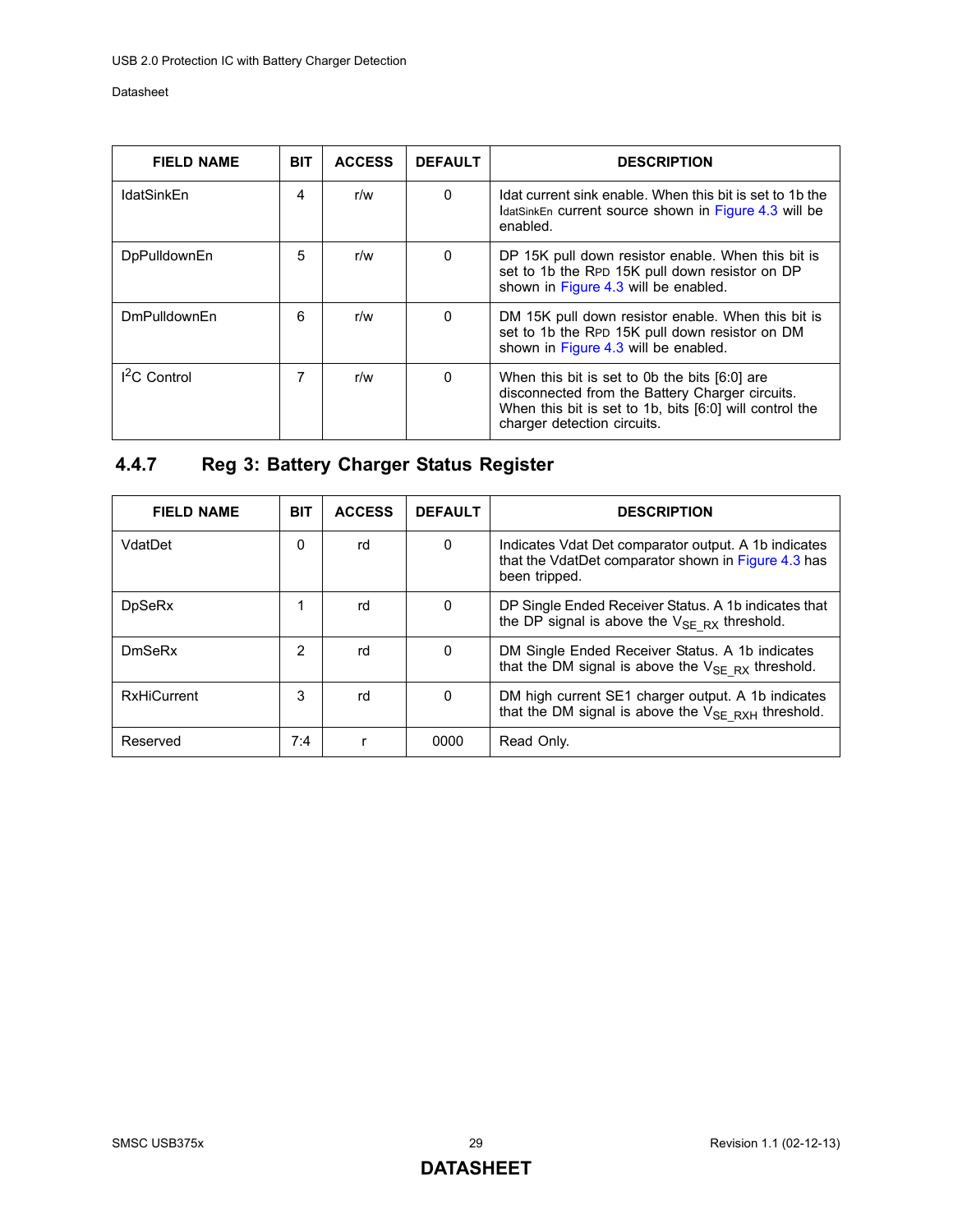## <span id="page-29-0"></span>**Chapter 5 Application Notes**

## <span id="page-29-1"></span>**5.1 Application Diagram**

<span id="page-29-3"></span>

| <b>REFERENCE</b><br><b>DESIGNATOR</b> | <b>VALUE</b>          | <b>DESCRIPTION</b>                                                                            | <b>NOTES</b>                                     |
|---------------------------------------|-----------------------|-----------------------------------------------------------------------------------------------|--------------------------------------------------|
| $R_{PU}$                              | 10 k $\Omega$         | Pull-up required for I2C and INT B<br>operation.                                              | Pull up to I2C and INT B power<br>domain on SOC. |
| $C_{VBUS}$                            | $1\mu$ F to $10\mu$ F | Capacitor to ground required by the USB<br>Specification. SMSC recommends < $1\Omega$<br>ESR. | Place near the USB connector.                    |
| $C_{\text{SYS}}$                      | System<br>dependent   | System bulk capacitance                                                                       | Optional. Not required for<br>USB375x operation. |

#### **Table 5.1 Component Values in Application Diagrams**



<span id="page-29-2"></span>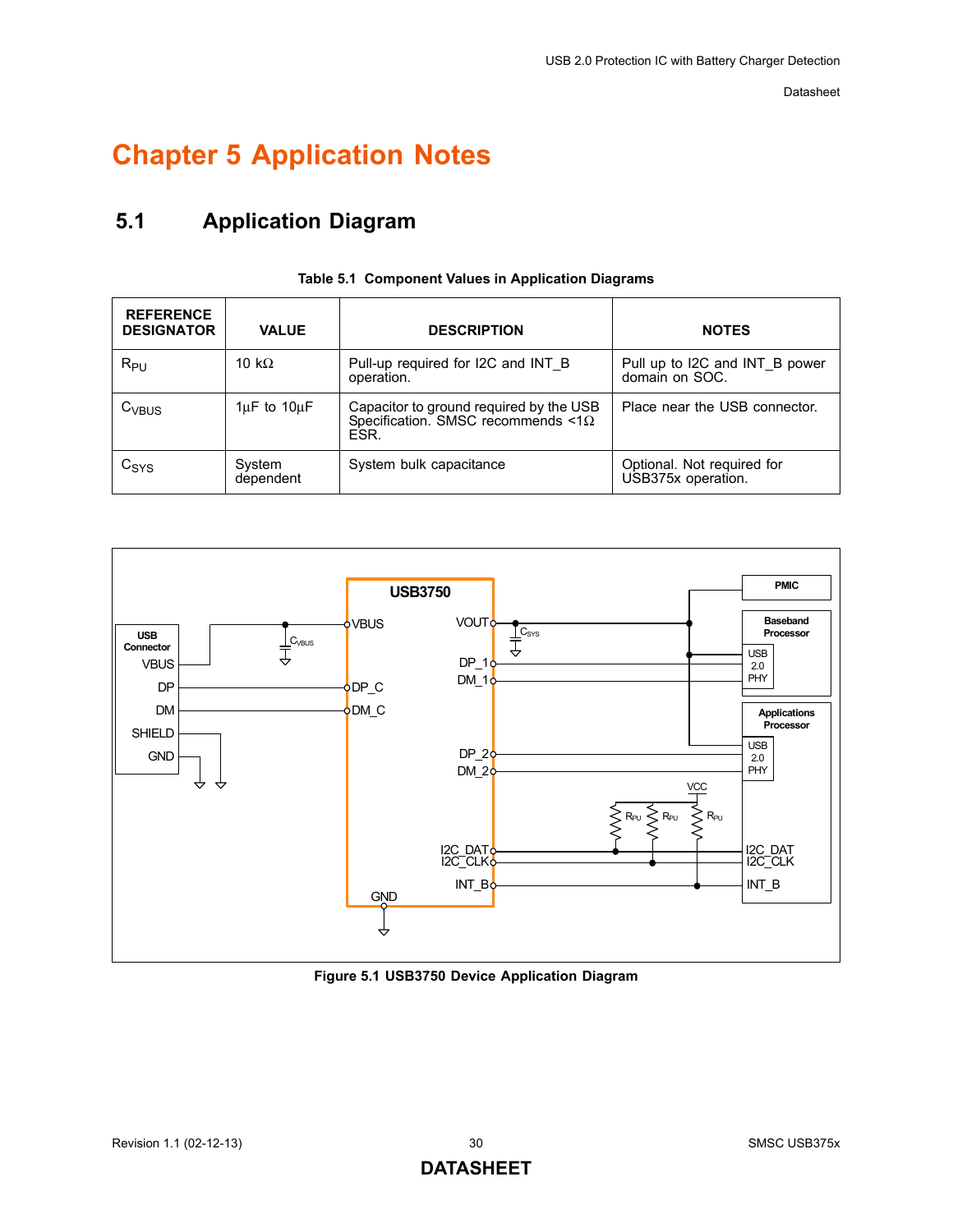

**Figure 5.2 USB3751 Device Application Diagram**

## <span id="page-30-3"></span><span id="page-30-0"></span>**5.2 ESD Performance**

The USB375x is protected from ESD strikes. By eliminating the requirement for external ESD protection devices, board space is conserved, and the board manufacturer is enabled to reduce cost. The advanced ESD structures integrated into the USB375x protect the device whether or not it is powered up.

### <span id="page-30-1"></span>**5.2.1 Human Body Model (HBM) Performance**

HBM testing verifies the ability to withstand the ESD strikes like those that occur during handling and manufacturing, and is done without power applied to the IC. To pass the test, the device must have no change in operation or performance due to the event. The USB375x HBM performance is detailed in [Table 3.1](#page-9-5).

#### <span id="page-30-2"></span>**5.2.2 EN/IEC 61000-4-2 Performance**

The EN/IEC 61000-4-2 ESD specification is an international standard that addresses system-level immunity to ESD strikes while the end equipment is operational. In contrast, the HBM ESD tests are performed at the device level with the device powered down.

SMSC contracts with Independent laboratories to test the USB375x to EN/IEC 61000-4-2 in a working system. Reports are available upon request. Please contact your SMSC representative, and request information on 3rd party ESD test results. The reports show that systems designed with the USB375x can safely provide the ESD performance shown in [Table 3.1](#page-9-5) without additional board level protection.

In addition to defining the ESD tests, EN/IEC 61000-4-2 also categorizes the impact to equipment operation when the strike occurs (ESD Result Classification). The USB375x maintains an ESD Result Classification 1 or 2 when subjected to an EN/IEC 61000-4-2 (level 4) ESD strike.

Both air discharge and contact discharge test techniques for applying stress conditions are defined by the EN/IEC 61000-4-2 ESD document.

### **DATASHEET**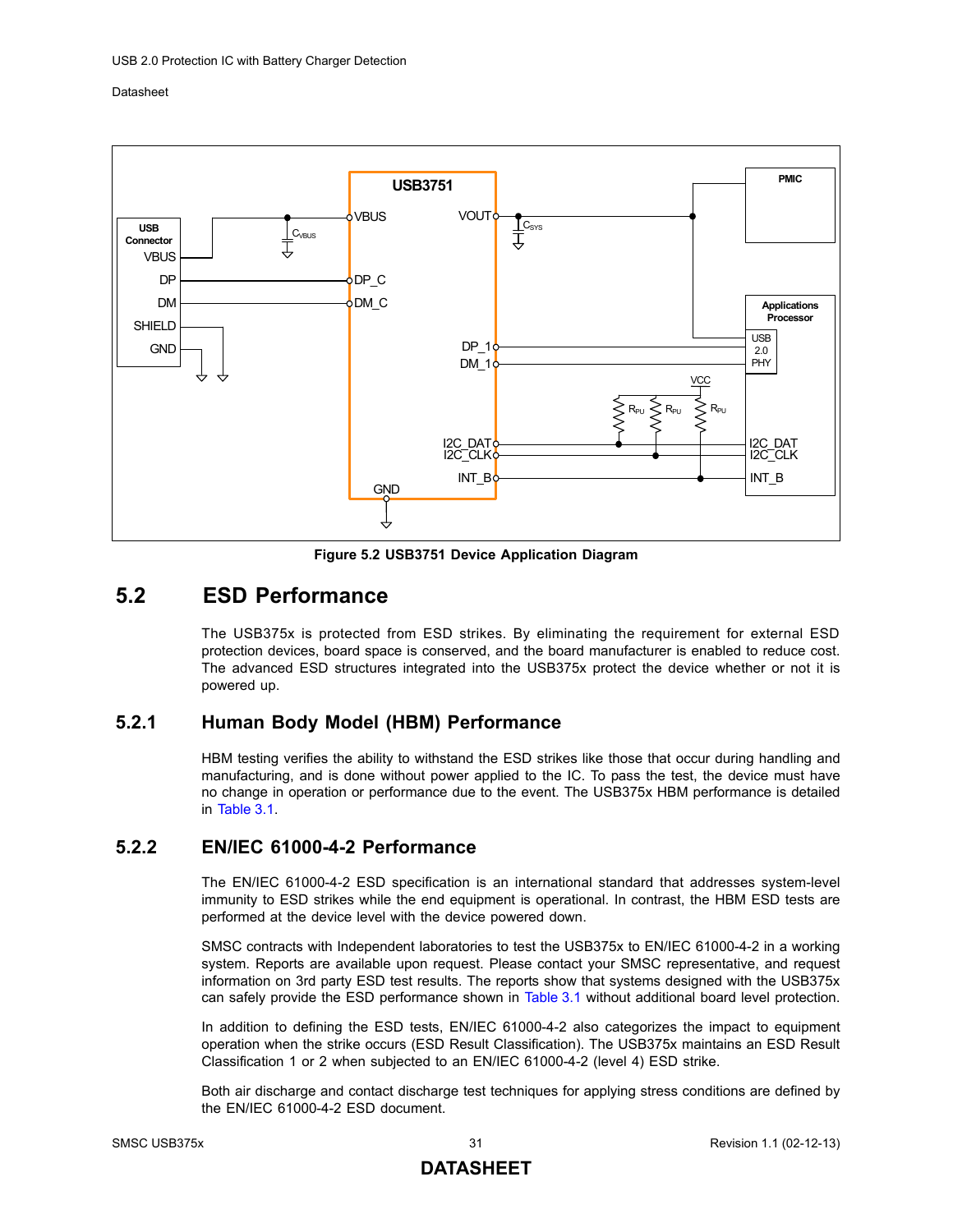#### <span id="page-31-0"></span>**5.2.2.1 Air Discharge**

To perform this test, a charged electrode is moved close to the system being tested until a spark is generated. This test is difficult to reproduce because the discharge is influenced by such factors as humidity, the speed of approach of the electrode, and construction of the test equipment.

#### <span id="page-31-1"></span>**5.2.2.2 Contact Discharge**

The uncharged electrode first contacts the USB connector to prepare this test, and then the probe tip is energized. This yields more repeatable results, and is the preferred test method. The independent test laboratories contracted by SMSC provide test results for both types of discharge methods.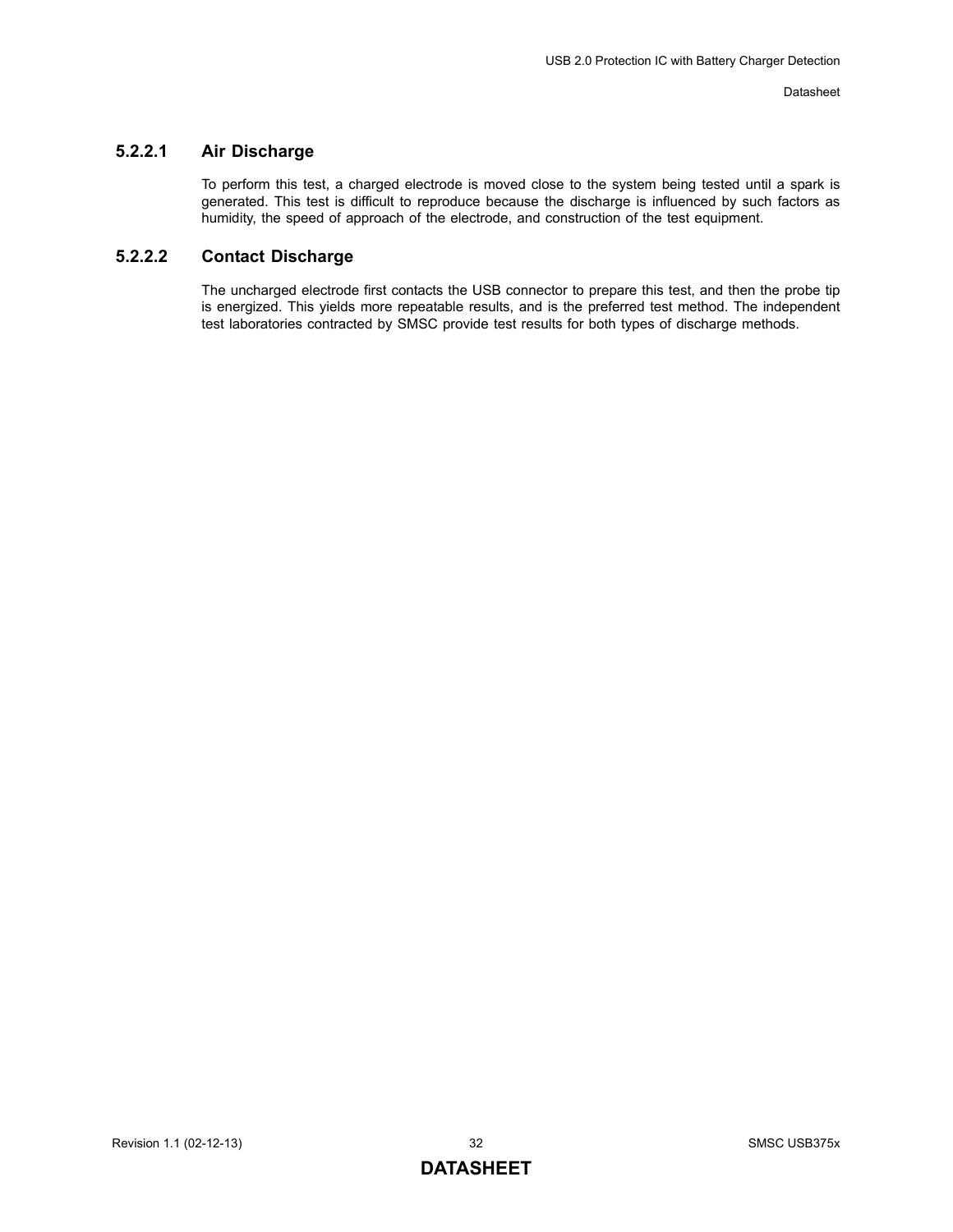## <span id="page-32-0"></span>**Chapter 6 Package Outline, Tape & Reel Drawings, Package Marking**



<span id="page-32-1"></span>**Figure 6.1 16-Pin Lead-free QFN Package Outline**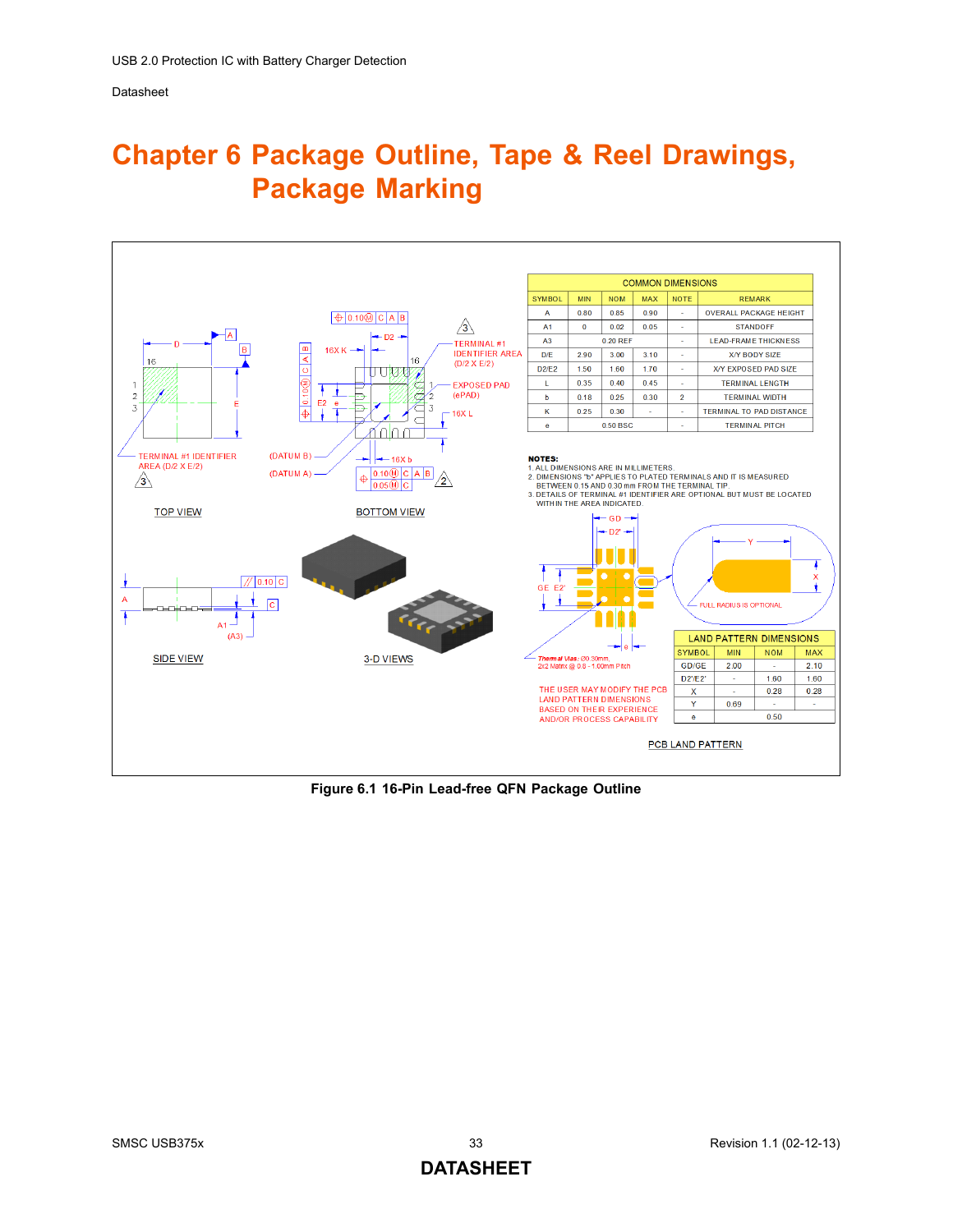

**SQFN-3x3 mm: TAPE DIMENSIONS AND PART ORIENTATION** 

**Figure 6.2 Tape and Reel Information**

 $T<sub>1</sub>$ 

ØD<sub>1</sub>

Ao/Bo

 $T2 -$ 

Ko

 $\mathsf F$ 

<span id="page-33-0"></span>L,

**SECTION: A-A** 

**COVER TAPE** 

 $T1$ 

÷.

 $W1$ 

 $\omega$ 

Datasheet

USB 2.0 Protection IC with Battery Charger Detection

USB 2.0 Protection IC with Battery Charger Detection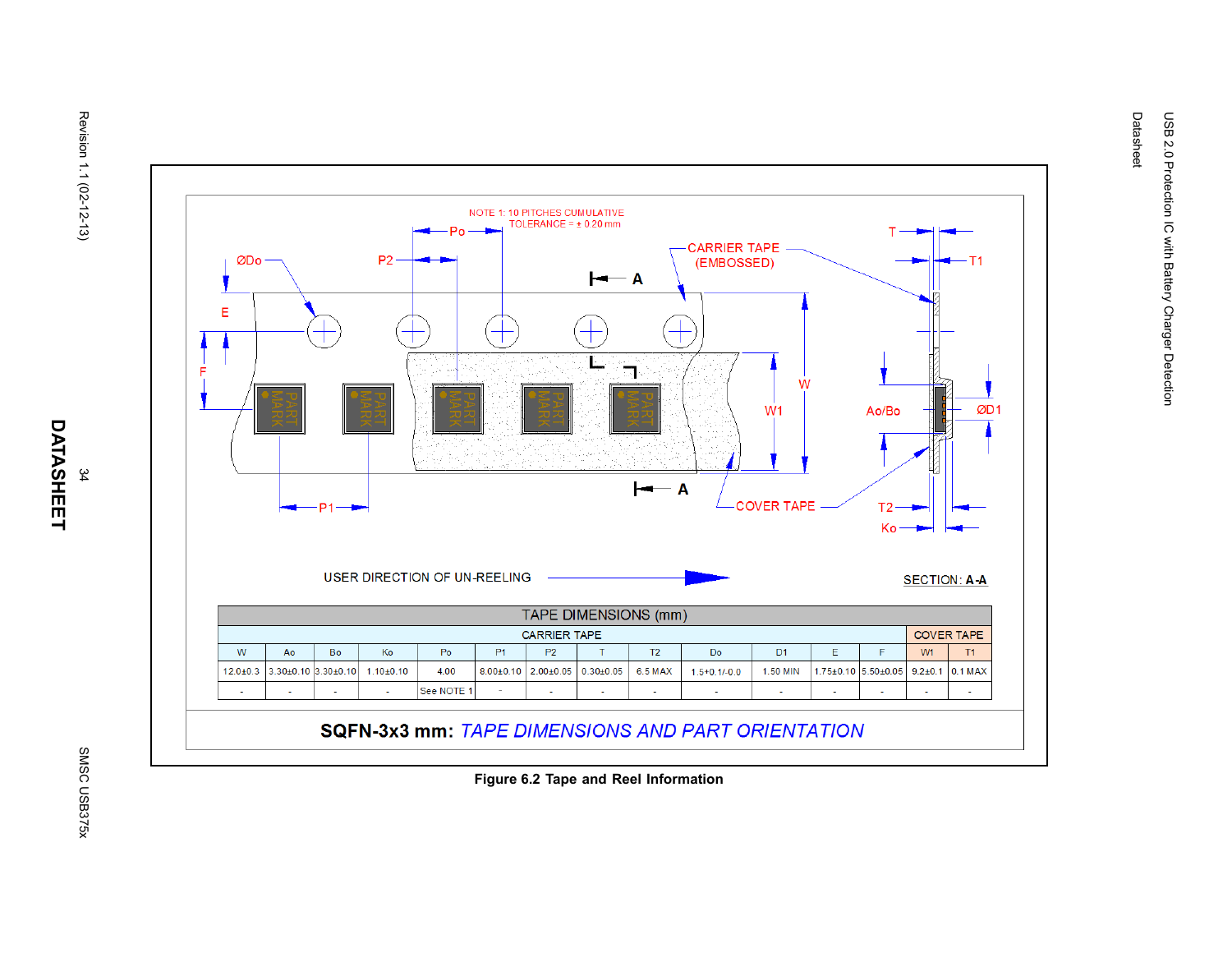

<span id="page-34-0"></span>**Figure 6.3 Reel Dimensions**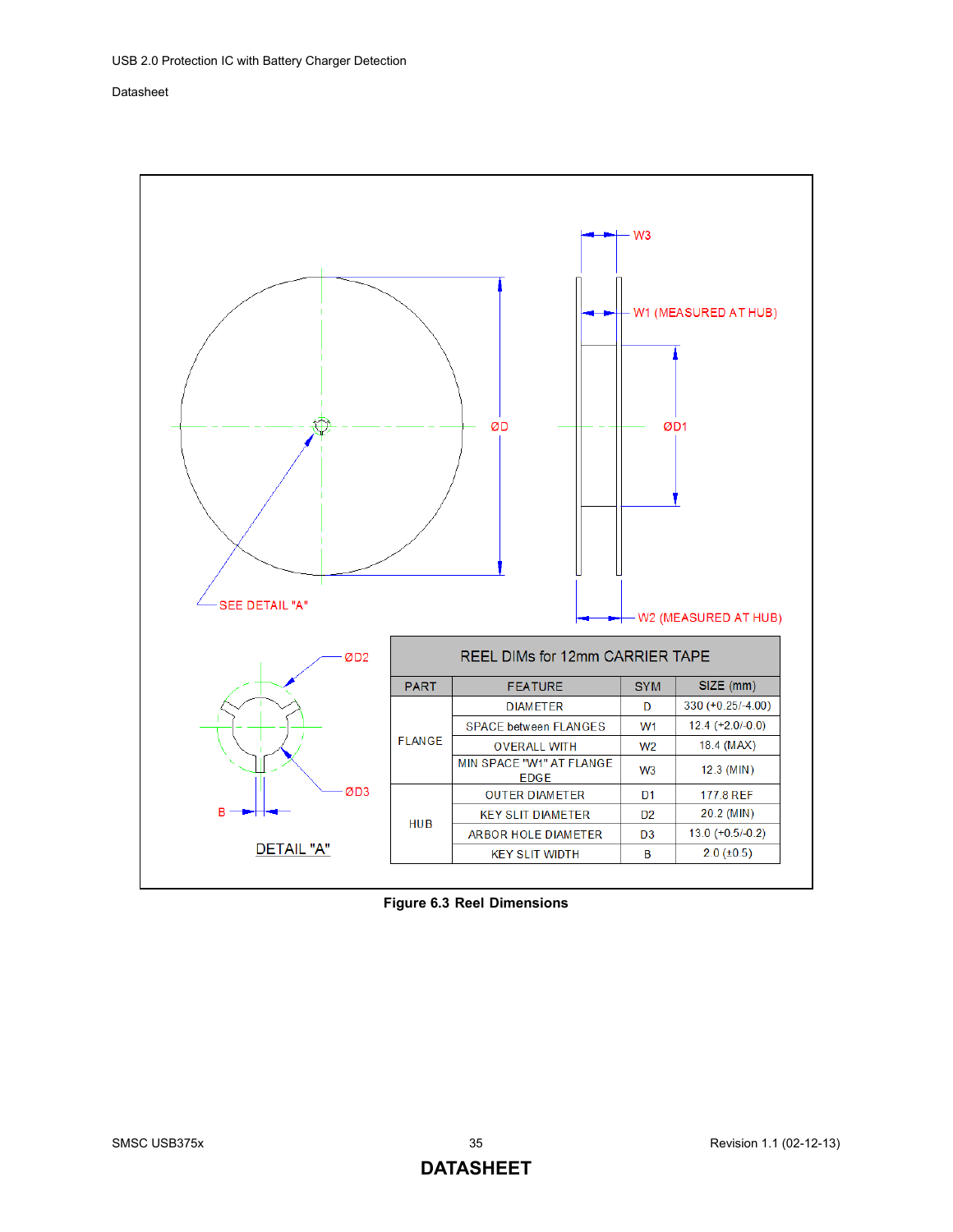

**Figure 6.4 Tape Sections**

<span id="page-35-0"></span>

<span id="page-35-1"></span>**Figure 6.5 Package Marking**